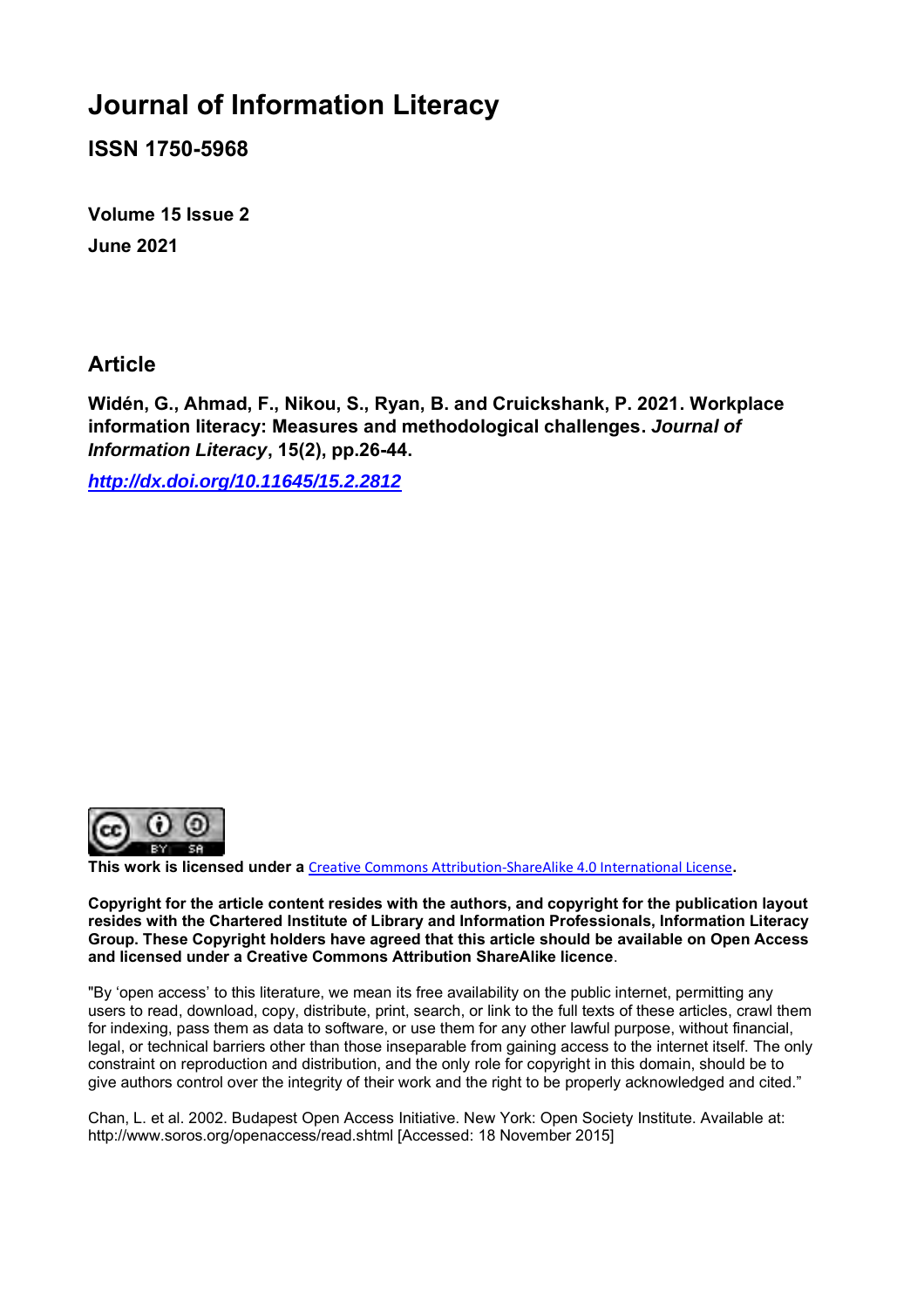# **Workplace information literacy: Measures and methodological challenges**

**Gunilla Widén, Professor, Information Studies, Åbo Akademi University. Email: [gunilla.widen@abo.fi](mailto:gunilla.widen@abo.fi) ORCID: [0000-0002-4242-0455](https://orcid.org/0000-0002-4242-0455) Twitter: [@gunillawiden](https://twitter.com/gunillawiden)**

**Farhan Ahmad, University teacher, Information Systems Sciences, University of Turku. Email: [farhan.ahmad@utu.fi](mailto:farhan.ahmad@utu.fi) ORCID: [0000-0001-](https://orcid.org/0000-0001-7257-6779) [7257-6779](https://orcid.org/0000-0001-7257-6779)**

**Shahrokh Nikou, Senior Lecturer, Information Studies, Åbo Akademi University. Email: [shahrokh.nikou@abo.fi](mailto:shahrokh.nikou@abo.fi) ORCID: [0000-0002-0029-](https://orcid.org/0000-0002-0029-5852) [5852](https://orcid.org/0000-0002-0029-5852) Twitter: [@shahrokhnikou](https://twitter.com/shahrokhnikou)**

**Bruce Ryan, Researcher, Centre for Social Informatics, Edinburgh Napier University. Email: [b.ryan@napier.ac.uk](mailto:b.ryan@napier.ac.uk) ORCID: [0000-0001-](http://orcid.org/0000-0001-5499-2971) [5499-2971](http://orcid.org/0000-0001-5499-2971) Twitter: [@bruce\\_research](https://twitter.com/bruce_research)**

**Peter Cruickshank, Lecturer, Centre for Social Informatics, Edinburgh Napier University. Email: [p.cruickshank@napier.ac.uk](mailto:p.cruickshank@napier.ac.uk) ORCID: [0000-](https://orcid.org/0000-0002-7687-2652) [0002-7687-2652](https://orcid.org/0000-0002-7687-2652) Twitter: [@spartakan](https://twitter.com/spartakan)**

## **Abstract**

This paper focuses information literacy (IL) from a methodological perspective, addressing quantitative IL measures, suitable for evaluating the role of IL in supporting work activities. So far, IL in workplace contexts has mostly been studied using qualitative methods, designed for studying situational and context-dependent practices. Therefore it is important to explore how quantitative measures could be used to bring forward the relation between IL and organisational outcomes, that is the assessment of the *impact* of IL in workplace contexts. Quantitative research into IL is not unknown, but has been mainly developed in higher education, in order to measure students' abilities to make use of information.

This paper brings forward three separate studies, conducted by the authors, highlighting different workplace contexts: small and medium enterprises; universities; and community councils. The common approach is that survey instruments were used to measure IL and its impact in these organisational contexts. The methodological implementations and insights are presented and combined, and methodological strengths and challenges are discussed, *with the aims of (1) building knowledge about IL measures in workplace settings that is currently lacking, (2) finding additional measures for the complex IL construct, and (3) considering the scope of the practices that can be measured.* The paper highlights the complexity of studying the impacts of IL in workplace contexts, and the importance of using multiple methods. It constitutes an important step towards a more unified understanding of how to study workplace IL.

# **Keywords**

Information literacy, workplace learning, information literacy measures, quantitative methods, methods development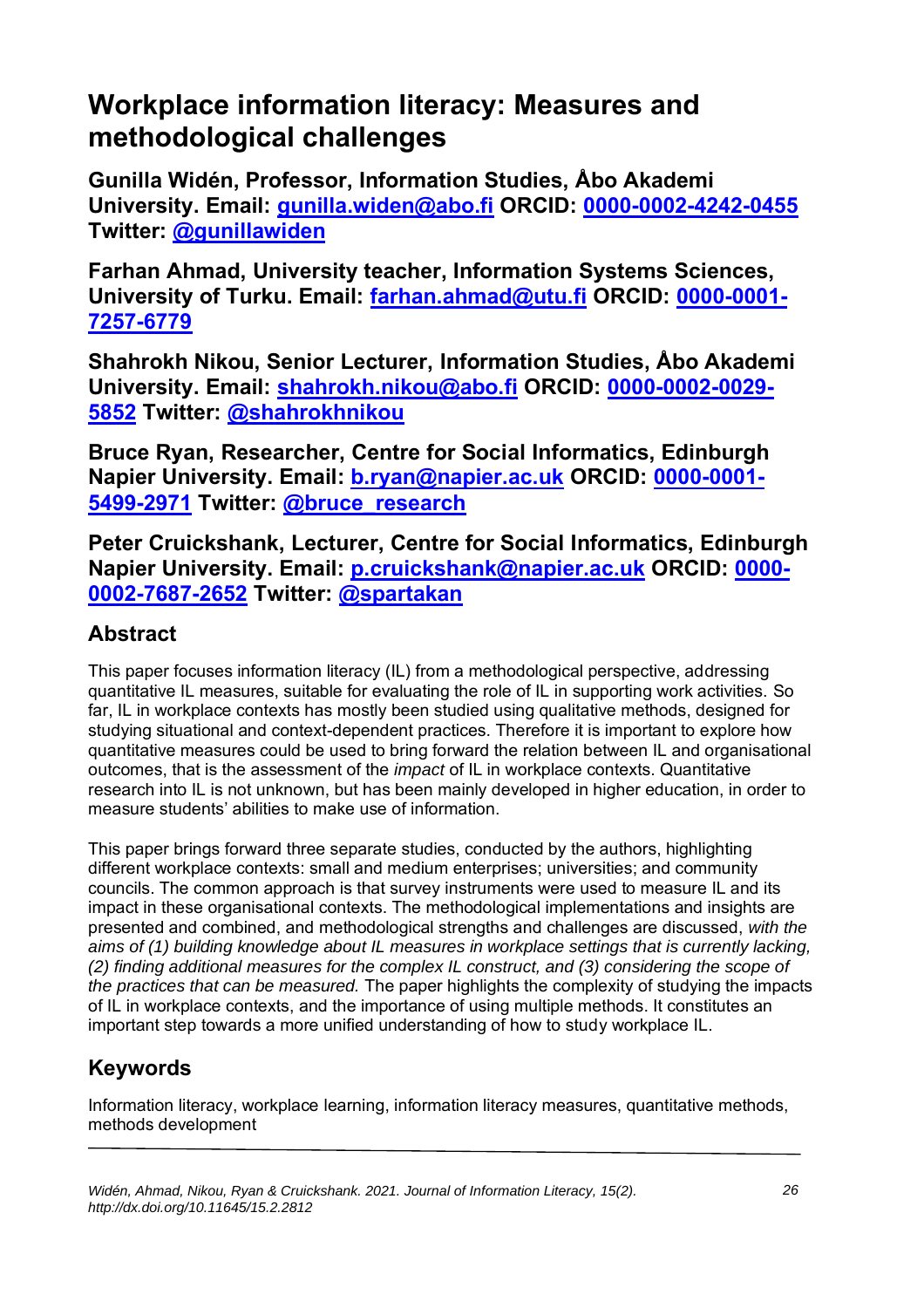## **1. Introduction**

There is more information available for decision-making than ever before, but unfortunately this does not guarantee well-informed decisions. Information literacy (IL), that is mastering huge amounts of information, evaluating its reliability, and judging what information to use and how, is not easy, even though IL has been identified as central to the development of competitive advantages for firms, workplaces and the knowledge economy (Catts & Lau, 2008; Forster, 2017; Coonan et al., 2018). Although originally created in the world of work (Crawford, 2013; Zurkowski, 1974, p.6), IL is a concept that has mostly been developed within higher education, to support students in their academic progress, and is therefore widely studied in educational contexts. The emphasis is on operationalising IL for better learning outcomes. It focuses on measuring and quantifying the outcome of effective IL teaching, and on developing IL standards for library educators (for example ACRL). Because IL has also been defined as crucial in other domains than education, there is a growing need for different methods and measurement tools that can be applied into various contexts. An ideal would be to develop a general, context-independent measure of IL, making it possible to compare, for example, populations and situations (Hollis, 2018). However, IL is not only an individual skill that is easily transferred from one context or situation to another. IL is constructed and developed over time and space, as a way of knowing (Lloyd, 2017). This approach focuses on understanding IL from a sociocultural perspective, using qualitative methods such as phenomenography and discourse analysis (for example Tuominen et al., 2005; Limberg et al., 2012) to better understand how individual and environmental factors interplay and affect IL. Workplace information practices are mainly informal (Lloyd, 2017), workplace environments are faster paced and less predictable than those in higher education, and collective action and the roles of co-workers as information sources are much more important (Head et al., 2013). This means that knowledge about and measures for studying IL that are developed within the educational domain are valuable and important, but they are not necessarily transferable as workplace information literacy (WIL) measures. The qualitative approach to studying IL as a sociocultural construct brings an important depth to holistic understanding, but lacks the possibility of assessing the impact of IL in the workplace on a larger scale (Williams et al., 2014). IL is a complex matter, with individual, organisational, and societal dimensions, and there is a need for increasing the dialogue between the existing approaches of studying IL (Lloyd, 2017), and for trying out additional ways and methods, with emphasis on bringing quantitative measures to workplace IL research, that are currently lacking. Finding ways for clearly showing that IL impacts on, for example, business outcomes, would be beneficial in the process of making IL relevant beyond library and information science and across disciplines, such as business administration and knowledge management (Cheuk, 2017).

This paper brings forward lessons learned from three quantitative approaches, conducted by the authors, in different workplace contexts; small and medium enterprises (SMEs) (Ahmad, et al., 2020); universities (Nikou et al., 2018, 2019; Nikou et al., 2020); and community councils (Cruickshank et al., 2020). The common strategy was that survey instruments were used to measure IL and its impact in organisational contexts, contributing to a better understanding of how to study IL in workplace contexts. The IL constructs used in the studies build on existing IL measures and further developed to fit the contexts of study. The methodological implementations and insights are presented and combined, and the strengths and challenges of the quantitative approaches are discussed, *with the aims of (1) building knowledge that is currently lacking about IL measures in workplace settings, (2) finding additional measures for the complex IL construct, and (3) considering the scope of the practices that can be measured.*

# **2. Studying workplace information literacy (WIL)**

Although IL has been acknowledged as an important skills-issue in the context of working (Ahmad & Widén, 2018; Bruce, 1999; Kirton & Barham, 2005; Lloyd, 2011), there are still no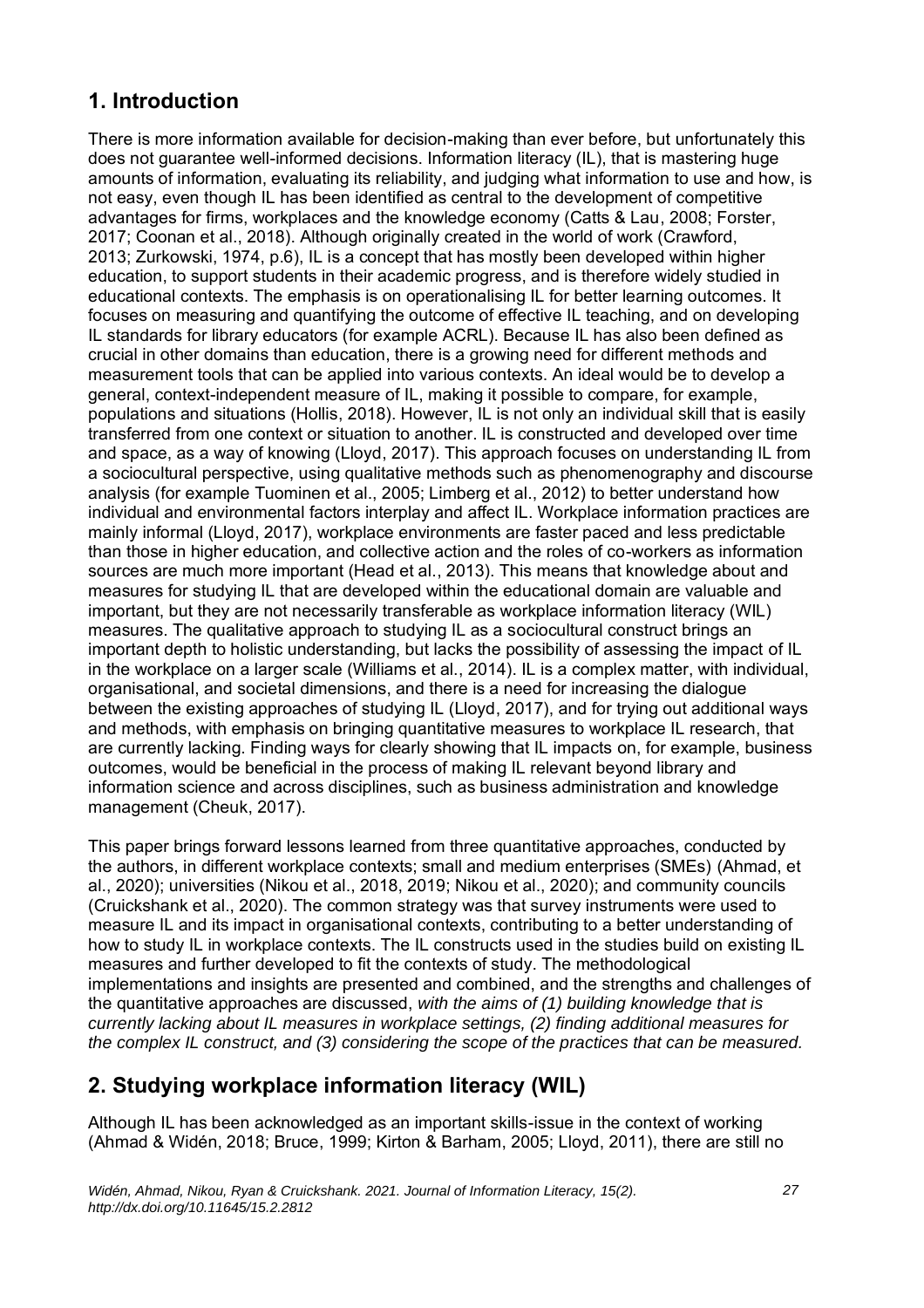specific IL measures developed for that context. Notably, measures for studying the impact of IL for workplace efficiency and effectiveness are lacking (Williams et al., 2014; Forster, 2017). It has been stated that IL in workplace contexts must be viewed from a more holistic perspective, as sets of skills that help people to work collectively, and with an understanding of workplaces as social constructs (Forster, 2017; Lloyd, 2010; Lloyd, 2017; Tuominen et al., 2005). IL is understood as a socio-cultural practice as much as it is an individual competence (Lipponen, 2010; Lloyd, 2017). Information skills are not only about handling information in textual forms. For example, 'people as information sources' adds an important social dimension to IL in workplace contexts (Bruce, 1999; Kirton & Barham, 2005; Crawford & Irving, 2009). The collaborative aspects of information-related skills and competencies become important, while knowledge and meaning are built through dialogue and debate (Tuominen et al., 2005). IL in workplace contexts has focused on learning, using information to learn, being aware of forms of information, how information is used, and how it transforms work (Bruce et al., 2012). Qualitative research methods have therefore been most suitable for studying these factors.

WIL research has brought an understanding about how IL is constructed and valued, but less is known about how IL supports efficiency or other organisational goals. Quantitative research would bring forward more knowledge about the relationship between IL and organisational outcomes. Quantitative research into IL is not unknown. However, it has been based on 'classroom' situations where teachers can 'externally' award marks based on 'objective' scales. Examples include investigation of predictors of ICT literacy (Fabbi, 2015), known and desired 'learning outcomes' (Sachs et al., 2013), and other investigations into relationships between quantifiable variables. For example: Kwon (2008) found an inverse relationship between critical thinking dispositions and library anxiety; Stokes and Urquhart (2011) found relationships between learning style and self-efficacy; Mery et al. (2011) found that locally-developed online IL assessments are good predictors of scores in a national standardised IL test. Scoring IL can be relatively easy within higher education where researchers can assess marked results, or easily test measures such as 'was a student able to find a useful piece of information?' or 'how well has a student exploited the information he or she has found?' In such cases, even if a fixed ideal cannot be stated, Likert scales can provide relative quantitative measures.

Scoring of this kind requires agreeing where the 'top' of each IL competence is. In an everyday life or workplace environment, this is even more complex. While in addition to everyone's own context or personal information landscape, we are part of a larger information landscape of a team or even an organisation (Lloyd, 2010), affecting the ongoing construction of our IL. This leaves a dependence on respondents assessing their own achievements. Generally, because respondents are not IL experts, they cannot know how well they are achieving in relation to any IL framework, but they can express their awareness of IL competencies, how they value IL, and the role of IL in relation to organisational activities and goals. This in turn, can deliver important insights about the impact of IL in workplaces that are currently absent.

### **3. Developing WIL measurement tools**

In this section, research conducted by the authors using quantitative methods on IL in workplace contexts is described. The results of the studies are presented in (Nikou et al. 2018, 2019; Nikou et al., 2020; Ahmad et al., 2020; Cruickshank et al., 2020), but a deeper methodological presentation and discussion is lacking in those works. The combined methodological implementations and insights are presented in this paper in order to better discuss methodological strengths and challenges in such research. The study contexts are different, as are the methods for analysis. However, the common approach is that survey instruments were used to measure IL and its role in organisational outcomes.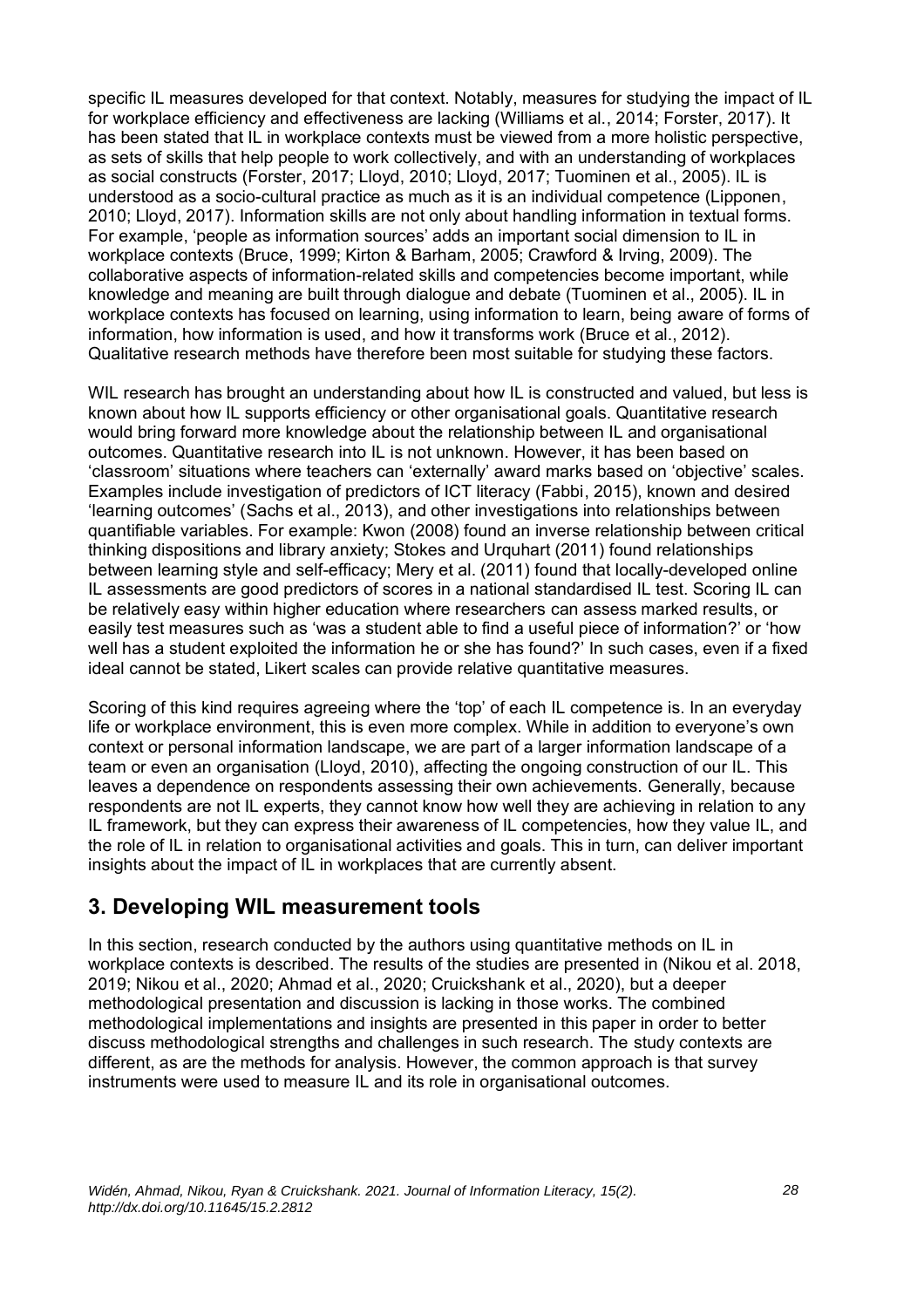#### **3.1. WIL and innovation**

The first example (Ahmad et al., 2020) is a traditional quantitative approach, with the purpose of investigating the relationship between IL and innovation as an organisational outcome. This study adopted an interdisciplinary perspective to assess the impact of SME CEOs' IL on opportunity recognition, exploitative innovation and exploratory innovation. Because there was no available standardized tool for measuring workplace IL, a new workplace IL scale was developed. Building on previous literature (Forster, 2017; Hicks, 2017, Jyothibabu et al., 2010; Lara & Salas-Vallina, 2017; Kurbanoğlu et al., 2006; Somerville & Bruce, 2017) information literacy was operationalised as a multidimensional concept comprising many interrelated information activities which together reflect information literacy of employees in a workplace. Multidimensional operationalisation is useful for analysing concepts which are complex and prone to jangle fallacy - variants of a 'single phenomenon is operationalized separately under the guise of two or more variables' (Johnson et al., 2011, p.2) - which is sometimes the case with information literacy. Statistically, multidimensional information literacy was operationalized using repeated indicator approach, which means IL as a higher or second-order construct is an overall abstraction of its first order dimensions (Law et al., 1998) and is measured through the sum of all of the indicators of its first order dimensions.

A comprehensive analysis of IL research including theory and IL scales led to the identification of six WIL dimensions namely information acquisition, information evaluation, information use, awareness of information environment, learning from information experience and information ethics (see Figure 1). These six dimensions are in alignment with the definition of WIL provided in the study which considers WIL a combination of various information activities. Three of these dimensions, information acquisition, information evaluation and information use, can be considered as core dimensions as they have been discussed extensively in previous research and have also been part of previous information literacy scales developed in educational context (e.g. Kurbanoğlu et al., 2006). While attending to the intricacies of workplace environment, recent qualitative research suggests that WIL, in addition to core information activities, also encompass a good understanding of workplace information environment (Hicks 2017), ethical and moral concerns (Forster, 2017) as well as tendency to learn and develop from information (Somerville & Bruce 2017), which in the new WIL scale is reflected through the other three dimensions.

**Figure 1:** Information literacy as a multidimensional construct (Ahmad, Widén & Huvila, 2020)



### **Workplace Information Literacy**

In the cases of information acquisition, evaluation and use, a huge inventory of measurement items is available (e.g. Radcliff et al., 2007; Kurbanoğlu et al., 2006). This was helpful in developing new measurement items. Nevertheless, most of the items were created from scratch to better reflect recent IL research (e.g. Gilbert, 2017; Goldstein & Whitworth, 2015) and organisational context. An example of context specific scale development can be found in the construct of awareness of the information environment. Organisational information environment is multi-layered which includes both organisational and team specific information activities (Forster, 2017). Therefore, awareness of the information environment, as visible in its measurement indicators, tries to capture an employee's knowledge of company information policies, organisation of company information as well as immediate team or department's acceptable ways of information sharing.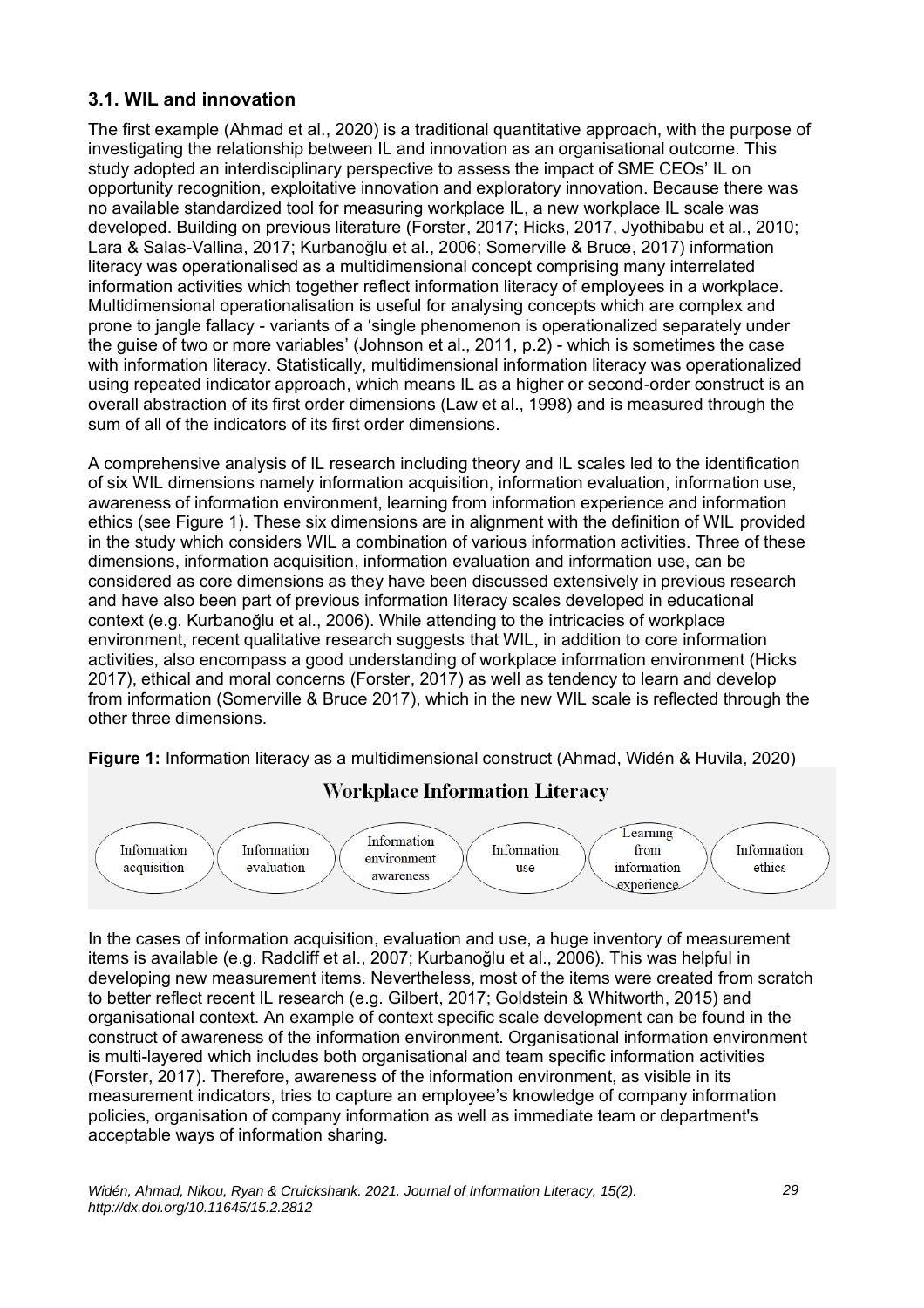Information related concepts in business management, such as organisational learning and absorptive capacity, were also analysed to get a better understanding of information activities in organisational context. In this regard, organisational learning was particularly useful. Organisational learning is an information and knowledge creation, sharing and absorption process and has well established measurement scales (Chiva et al., 2007; Jyothibabu et al., 2010; Lara & Salas-Vallina, 2017) which capture many information related organisational activities such as development of environmental awareness. Therefore, organisational learning helped in creating new measurement items as well as in modifying them so that they align with organisational information environments.

A comprehensive survey was conducted among SME CEOs in Finland. Due to the multidimensional nature of the WIL scale, partial least square structural equation modelling (PLS-SEM) was used to validate the scale and to analyse the relationship between IL and SME innovation. Statistical analysis showed that the newly developed WIL scale is reliable and valid. It also confirmed the multidimensional nature of the IL scale. This is in alignment with previous qualitative studies on information literacy. Regarding the impact of IL on innovation, the study revealed that the CEOs' IL has a positive impact on exploratory and exploitative innovations in SMEs. It was shown that IL also influences opportunity-recognition, which acts as a mediator between IL and both forms of innovation. Moreover, IL was found to be more strongly associated with exploitative innovation than with exploratory innovation, suggesting that IL might add more value to innovations entailing refinements which involve a high awareness of available information sources. This study shows the potential of using quantitative measures on a complex construct such as IL in relation to concrete outcomes, such as innovation. However, both IL and innovation evolve over time, making the cross-sectional nature of the present study a major limitation. A longitudinal research design is required to understand whether varying trajectories of innovation in SMEs emanate from variance in IL of CEOs.

### **3.2. WIL and the intention to use digital technology**

The second example presents two studies where quantitative approaches, i.e. Structural Equation Modelling (SEM) and fuzzy-sets Qualitative Comparative Analysis (fsQCA) have been used to understand differences in IL and digital literacy (DL) skills between generations in a university context and higher education setting (Nikou et al., 2018; Nikou et al., 2019; Nikou et al., 2020). These studies aimed to provide insights on antecedent factors and how they affect intention to use digital technology. As the context of these studies was higher education environments, a quantitative approach deemed appropriate to measure university staff and students' intention to use digital technologies for teaching and learning purposes. In this section the focus is on the fsQCA method  $-$  a less-used method in this kind of research  $-$  to bring important insights to the methodological discussion. In these studies, IL is defined as the ability to search for, locate and assess web-based information and content. Furthermore, information literate people, in particular university staff and students, are expected to be critical thinkers (Ng, 2012) in assessing information and using digital tools and devices. Therefore, DL was assessed separately in addition to IL. According to Ng (2012), DL is understood as being composed of three dimensions: technical literacy, cognitive literacy, and social-emotional literacy. It was assumed that DL and IL together impact attitudes toward using and consequently intention to use digital technology for teaching and learning purposes. The proposed models in the two studies include also social norms (Thompson et al., 1991) and selfefficacy (Bandura, 1995) as factors affecting intention to use digital technology, either directly (Venkatesh et al., 2012) or by influencing IL and DL (Kurbanoğlu, 2003). These two constructs have been shown to be strong predictors of intention to use technology (Van Acker et al., 2013) and contribute to the understanding of WIL. Attitude toward using digital technology is defined as an individual's overall affective reaction towards using a system. It is one of the strongest predictors of behavioural intention (Venkatesh et al., 2003). In those studies, intention to use technology was used as a proxy of an individual's intention to use digital technology, in other words, the dependent variable in the conceptual models used in the studies. The core

*Widén, Ahmad, Nikou, Ryan & Cruickshank. 2021. Journal of Information Literacy, 15(2). http://dx.doi.org/10.11645/15.2.2812*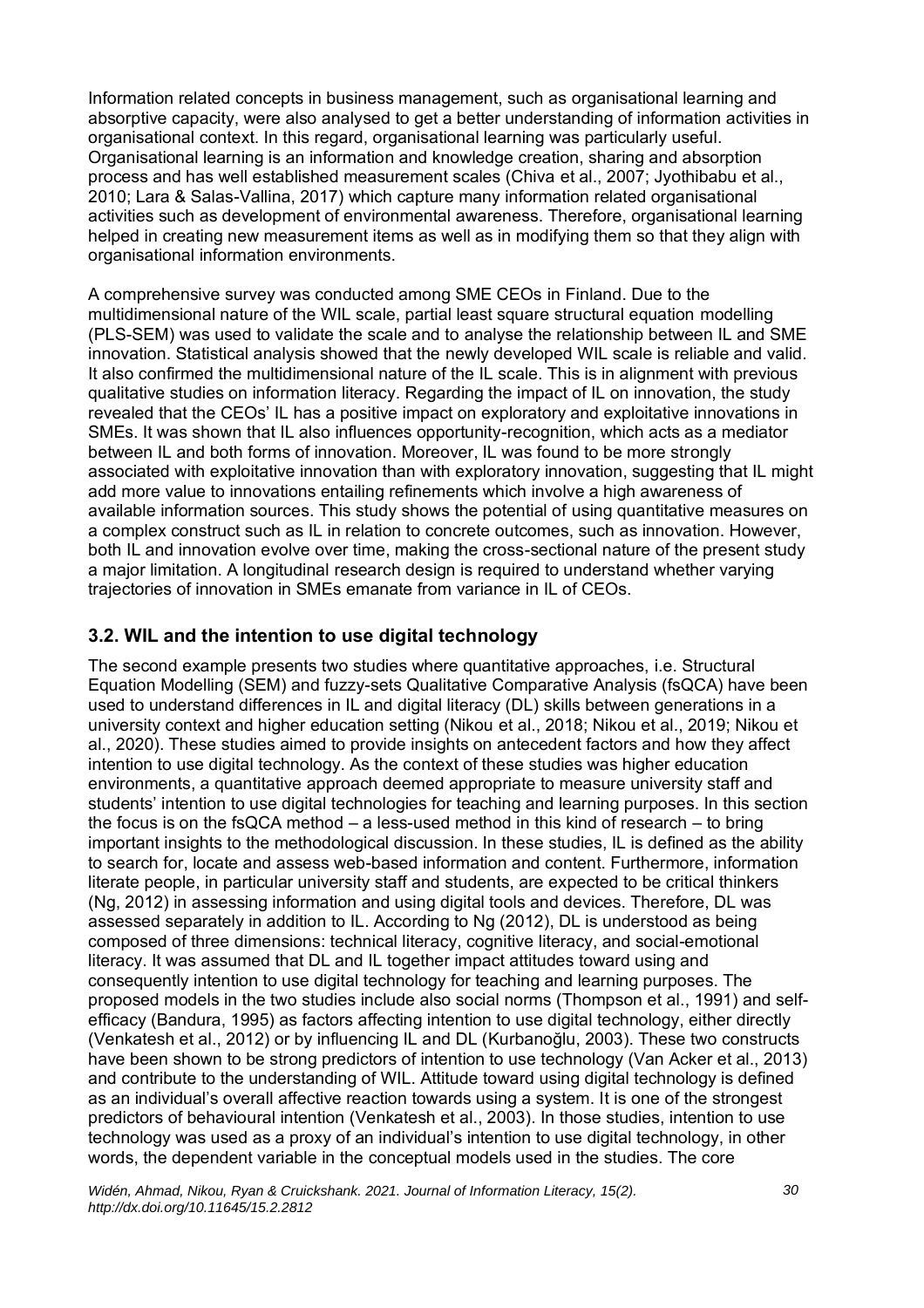theoretical objective in those studies was to use additional influential variables (e.g. digital literacy, social norms, and self-efficacy), in addition to information literacy, to overcome challenges addressed earlier, that is information literacy is situational and contextual concept and should be examined based on the context is being used.

We have provided a detailed report on the analysis and results in Nikou et al. (2018) and Nikou et al. (2019). From a methodological standpoint, Structural Equation Modelling (SEM) was the main approach to analyse the data but, because IL is a complex and contextual construct, Fuzzy-set Qualitative Comparative Analysis (fsQCA) was also employed to enable further exploration of the data and obtain new insights about IL and DL (Nikou et al., 2020). Fuzzy-set Qualitative Comparative Analysis is a configurational thinking approach developed by Ragin (1987). In contrast to traditional regression-based methods that assume the net effects of a specific variable (outcome), fsQCA allows the development of theories that refer to a pattern of multiple independent variables that are related to a dependent (outcome) variable (Delery & Doty, 1996). Moreover, fsQCA overcomes some of the limitations of traditional methods by enabling researchers to understand the causal complexity of phenomena through the concepts of *conjunction*, *equifinality* and *asymmetry*. Conjunction refers to an outcome occurring from the interdependence of multiple variables or conditions (Schneider & Wagemann, 2012). Equifinality (Gresov & Drazin, 1997) refers to the possibility of the existence of multiple pathways to the same outcome. Asymmetry refers to a situation where variables or conditions found to be causally related in one configuration are unrelated in another configuration (Meyer et al., 1993, p.1178).

The use of fsQCA method enabled us to obtain additional insights to the phenomena (i.e. the impact of IL and DL on intention to use technology in the higher education context) under investigation and reinforced the SEM findings in several ways. For example, the fsQCA results showed that there are multiple pathways (in other words, equifinality) to the same outcome of interest (intention to use digital technology), whereas in the SEM approach we only found if the path relationship was significant or not. In addition, the results showed that variables found to be causally related in one configuration appeared to be unrelated in another configuration (in other words, asymmetry). Moreover, in Nikou et al. (2018), the SEM analysis showed some differences between females and males. More specifically, the SEM results showed that the path-relationships between IL and attitude towards using digital technology and the path between attitude toward using digital technology and intention to use were only significant for females in Generation X. Whereas, in another study by Nikou et al. (2019), the fsQCA results revealed multiple configurations of conditions leading to outcomes (intention to use) that were unique to females in among both Generations X and Y. Another additional insight which we were able to obtain was that the SEM results showed that, for the younger generation, the path between attitude towards using digital technology and intention to use technology is not significant. In contrast, the fsQCA results showed that not only that this variable is important for the decision of this generation on whether to use technology, but also that the presence of this condition appeared to be important in multiple configurations, thus signifying the importance of this condition. Such detailed insights about the nuances of the complexity of IL and DL are valuable insights which could not be gained from SEM alone, underlining the importance of trying out different methods of analysis, complementing each other.

#### **3.3. WIL and effectiveness as a local democratic representative**

The third example reports on a failed attempt to measure IL in Scotland's community councillors. A community council represents, and is nominally elected by residents in, a small geographical area, for example, a village and its environs, a town or a part of a city. It was assumed that community councillors could be considered as operating in a workplace context, even though they are not paid. The basic idea of this model is that various 'life-roles' and social factors would enhance individuals' IL, and hence lead to these people being more effective as community councillors. This model was developed into a set of hypotheses (outlined in Figure 2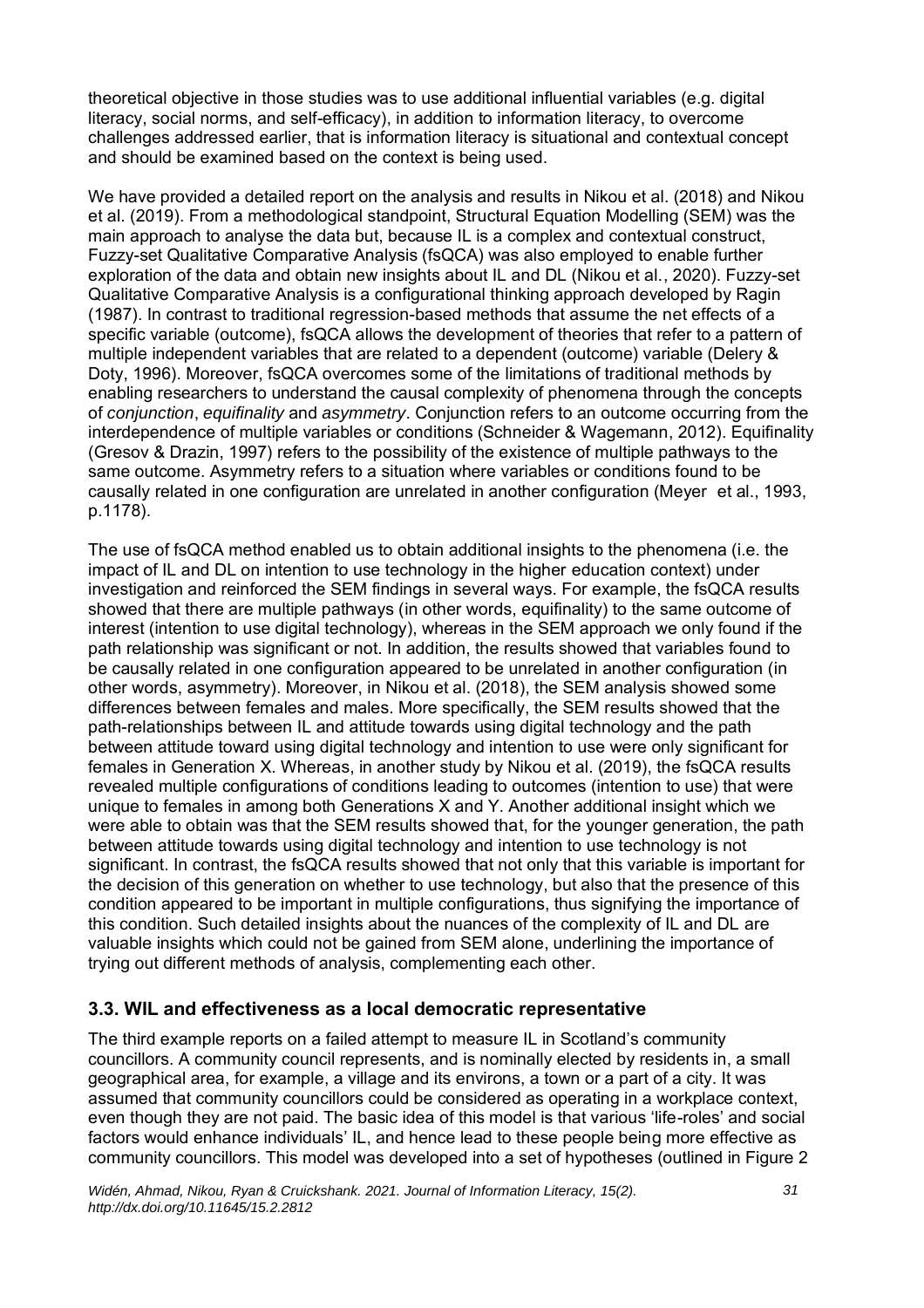below), then investigated using an online survey of community councillors that resulted in 1036 usable responses.





The survey was based on the SCONUL IL model (SCONUL, 2011), as outlined below. Hence this attempt can be seen as a test of whether IL models developed in educational contexts can be applied in workplace-like contexts. It was also designed to help investigate the background factors that shaped individual community councillors' ILs, and hence community councils' collective ILs; the extent and nature of joint information work in community councils; and the effects of the social context in the form of life roles. The researchers' overall significant aim was to investigate how well IL works as a model in a situation where information sharing is a significant element of information practices, in particular for community representatives. Data gathering methods and findings are discussed elsewhere (Cruickshank et al., 2020). This narrative focuses on the narrow issues associated with attempts to investigate these matters.

This study set itself three major measurement challenges. The first was to measure the 'life-role' variables associated with the left side of Figure 2 (Independent variables A to H were used to construct variables I to L.) The second challenge was to measure IL, the middle part of Figure 2. The IL variables (variables M to R) were derived from the SCONUL 7-pillar model of information literacy (SCONUL 2011), except that the *Identify* and *Scope* pillars were combined because the researchers considered that if an information need is so small (its scope) that no action is taken, it effectively does not exist (in other words, no real need has been identified. The IL variables were conceived of as whether community councillors undertook activities relevant to each pillar on their own, jointly with their peers or not at all. An overall IL variable (variable S) was calculated as the mean of each participant's responses to the IL variables.

The third challenge was measurement of effectiveness, shown in the right of Figure 2. Effectiveness in this context was defined as 'making effective use of information', following a precedent in research into IL and knowledge management in NHS24 staff (O'Farrill, 2010).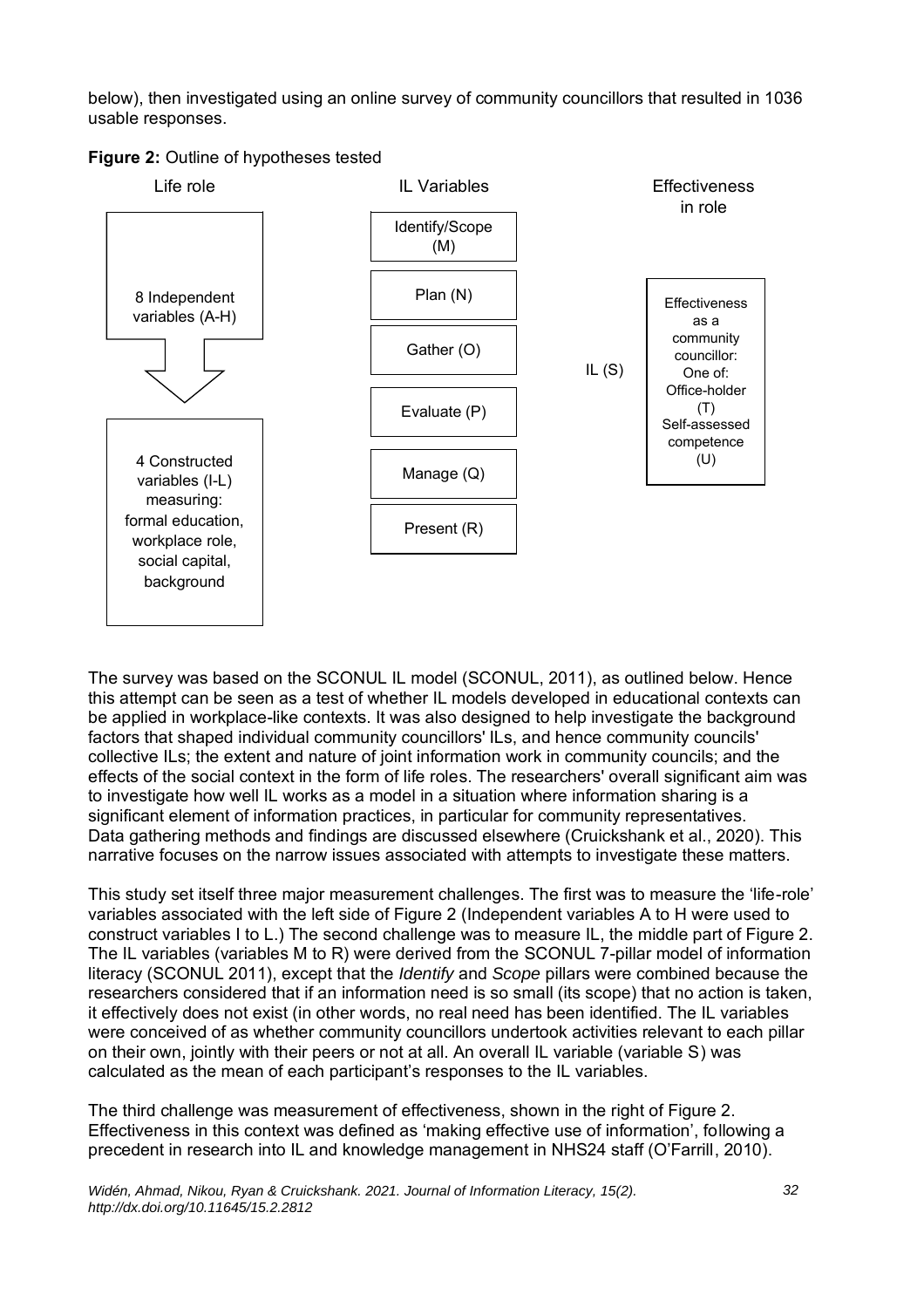Because the information available – or found – will differ from case to case, there are contextual problems when trying to measure effectiveness, and any measure will be plagued by (self- )belief. Two ways of constructing community councillors' effectiveness were used. *Firstly*, it was assumed that a respondent who has been an office-holder for a long time is an effective community councillor, because ineffective ones would soon be voted out: This is represented by variable T. However, contested community council elections are very rare (Goodlad et al., 1999; Ryan & Cruickshank, 2012, p.5), so it may well be that contests for office-holder roles are equally rare. Also, candidates might be popular but actually very ineffective. *Secondly*, it was assumed that effective community councillors would have few training needs: this is represented by variable U. However, respondents might not know that they are ineffective, or might be aware of their ineffectiveness but unwilling to take on more training.

All possible connections between elements in Figure 2 were translated into 122 testable hypotheses, between:

- all life-role variables, and all IL variables
- all IL variables, and the two versions of effectiveness as a community councillor.
- all life-role variables, and the two versions of effectiveness as a community councillor.

To test hypotheses linking life-roles with IL, variables A to L were entered into regressions as independent variables, with variables M to S as dependent variables. To test hypotheses linking life-roles directly with effectiveness as a community councillor, variables A to L were entered into regressions as independent variables, with variables T and U as dependent variables. To test hypotheses linking IL with effectiveness as a community councillor, variables M to S were entered into regressions as independent variables, with variables T and U as dependent variables.

Few statistically significant connections were found. Those that were found were weak or very weak, with less than 3% variance. Therefore, it was concluded that the model in its entirety was unproven. Translating the SCONUL IL pillars into participant-friendly survey questions may have resulted in vague questions, particularly as the survey was originally designed to gather qualitative data because the researchers did not anticipate so many responses. Also it is likely that there are too many linkages between life experience and effectiveness for them to be easily testable. The statistical analysis did not support the model directly, but it is worthwhile considering the reasons for the failure to prove it, given that the model still appears plausible.

### **4. Discussion**

Studying IL in workplace context requires a holistic approach, understanding workplaces as social constructs (Forster, 2017; Lloyd, 2010, 2017; Tuominen et al., 2005) with a strong social dimension in relation to information sources and interaction (Crawford & Irving, 2009; Bruce et al., 2012). Previous research has foremost applied qualitative approaches, to better understand the complexity of individual and social factors interplaying and affecting WIL. What is less focused, is studying WIL in relation to organisational goals, understanding the impact of IL in the workplace on a larger scale (Williams et al., 2014).

The aim of this paper is to develop the knowledge about IL measures in workplace settings, finding measures to quantitatively study the IL construct, and considering the scope of the practices that can be measured. To reach this aim we have presented examples of how IL has been studied and measured, using quantitative methods, in different organisational contexts. The examples reveal insights on the importance of testing different approaches to measuring the role of IL in connection to organisational outcomes. In the following section we discuss the lessons learned, contributing to the holistic understanding of WIL, its research and practice.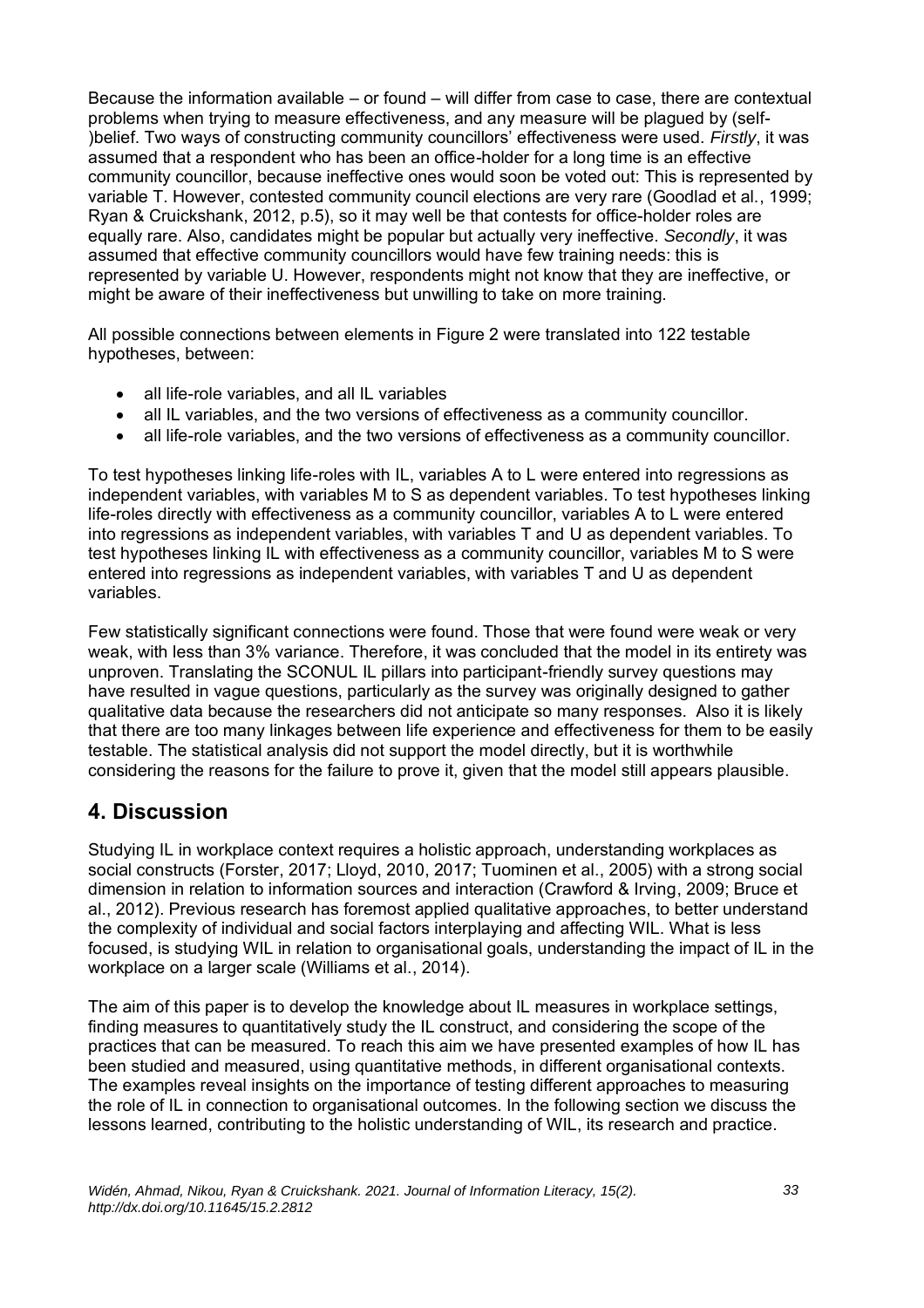#### **4.1. The WIL construct**

When studying a phenomenon using quantitative measures, it is important to clearly define what is being measured. A single definition of WIL is not available and the studies included in this paper have used different constructs. All examples used previously validated IL-definitions, but these definitions were developed further to fit the different contexts. This means that the WIL measures are not exactly comparable – indeed there was no such aim – but they have the common approach of focusing on the role of information-handling skills in relation to work practices and goals.

In the first example (3.1.), a new scale to measure WIL was developed, based on previous work on IL in workplace contexts (Gilbert, 2017; Goldstein & Whitworth, 2015; Lloyd, 2007), as well as on research into organisational learning and into information management (Chiva et al., 2007; Lara & Salas-Vallina, 2017). This was done to also make use of measures similar to IL that were developed in other disciplines, such as business management where efficient use of information and knowledge is an important area of study. The strength of this solution was that the measure was well adjusted to the business context. However, it is less comparable to IL measures that have been validated within higher education and library and information science.

The second example (3.2.) approached IL in combination with DL, with emphasis on DL as a three-dimensional construct of technological, cognitive, and socio-emotional literacies (Ng, 2012). The study focused on differences in the intention to use digital tools between generations in university (Nikou et al., 2018). Therefore it was important to include the concept of DL along with the more general concept of IL. However, this came with the challenge that there is an overlap between IL and DL, leading to difficulties in clearly differentiating the effects of these two literacies

In the third example (3.3.) the IL variables were derived from the 7-pillar model of IL (SCONUL 2011), a model developed in higher education. Qualitative data were used to develop the conceptual model which was then used to investigate connections between life-roles, IL, and work-effectiveness. The authors believe that the model used is valid, and it was able to support further analysis. However, the absence of clear results shows that the scope of attempted measurement needs to be carefully thought out. This project attempted to measure too much at once, so was not able to collect data that was clear and precise enough to support statistical analysis. This example also showed that educational IL models do not easily translate into workplace studies while the SCONUL model was difficult to adopt in the analysis, and that it seemed that the model would need an 8th pillar in the workplace, around achieving an outcome with the presented information. However, further work is needed to test this claim more rigorously, while there were challenges with the survey design.

To summarize, while there is no single approach to studying WIL, and there is no exact scale for measuring levels of IL in workplace contexts, the data for the different variables were selfreported and depended on participants' own ideas of their ability to gather, evaluate and use information. This means that the surveys did not test, for example, the participants' actual information seeking skills or critical assessment of some particular information. Therefore, the actual IL skills between the respondents might vary, and it is not possible to claim that a particular level of IL skills is directly connected to organisational success. Instead, the survey instruments measured the respondents' awareness of IL, how they valued IL skills, and how they see information and IL as a resource in their work.

### **4.2. Lessons learned, contributions and limitations**

The studies reported in this paper underline **the importance of careful research design that clearly defines the IL construct** used in the study, building on previous IL research, avoiding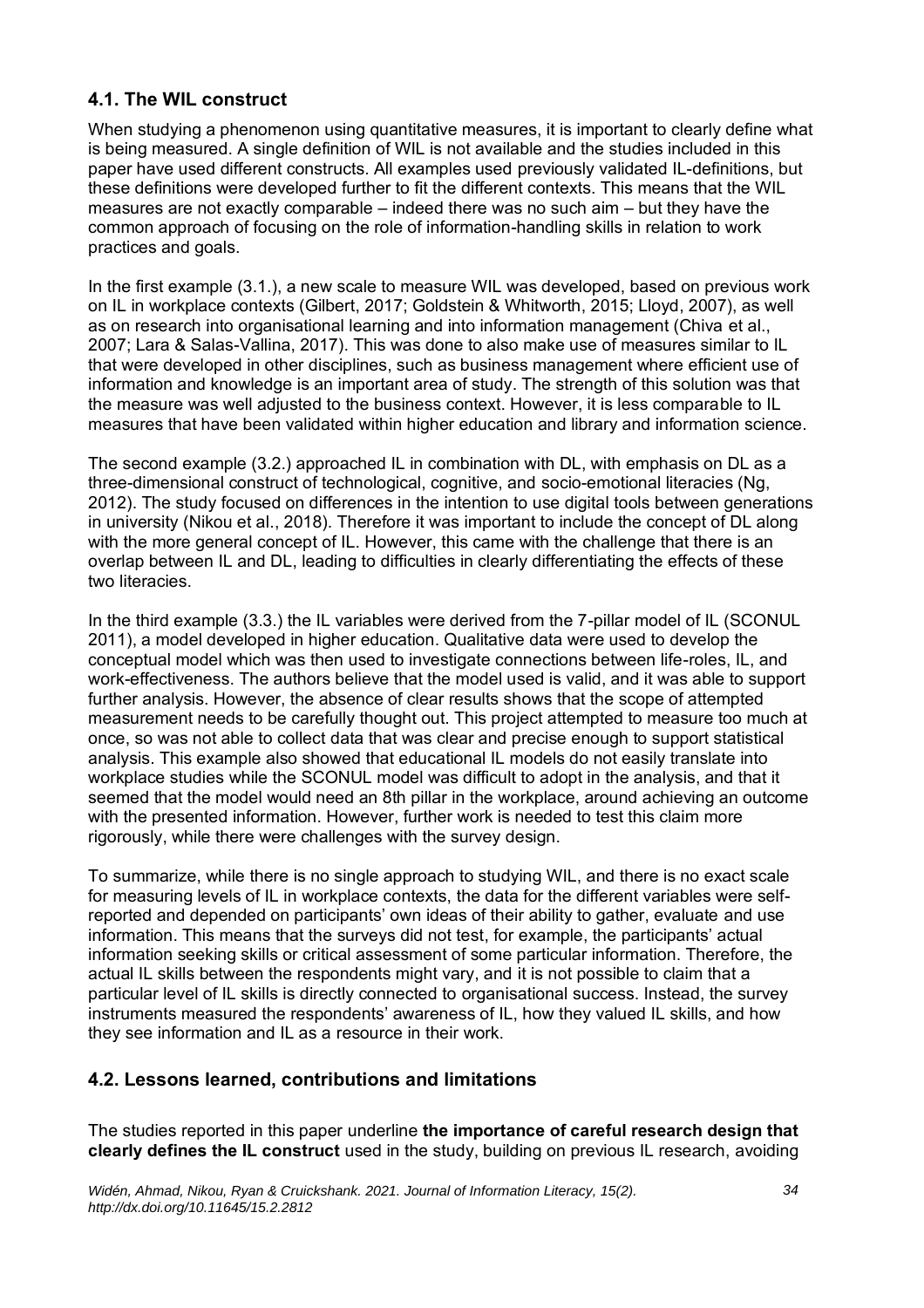an even more fragmented understanding of IL. The studies presented in this paper all included hypothesis-testing, meaning there were theoretically-derived assumptions that there is a relationship between IL, in terms of awareness of IL as described above, and the intention to use technology, the ability to effectively perform different kinds of work tasks or orgainsational activities. Different analytical approaches were used (regression analysis, SEM and fsQCA), showing both strengths and weaknesses in quantitative analysis, and underlining the importance of trying out different methods when developing methodological understanding of complex phenomena such as WIL. Especially **linear analyses have some limitations when looking at a complex construct such as IL.** However, using alternative approaches to quantitative analysis, such as fsQCA, reveals factors affecting IL that have not been predicted on the basis of previous research, thus bringing novel insights to future research.

The main lesson learned is that **WIL** *can* **be measured using quantitative data, giving an overall understanding about the connection between IL and work activities** that cannot be achieved using only qualitative approaches. Two of the examples clearly showed a relationship between IL and organisational outcome. The studies acknowledge that IL is socially constructed and a way of knowing (Tuominen et al., 2005; Lloyd, 2017), and therefore actual IL skills are not assessed. Instead, knowledge of IL, perceived high IL skills, and an awareness of its importance, are clearly connected to concrete outcomes such as innovation (3.1.) and ability to adopt new technology (3.2.). However, the studies indicated that clearer methods for validating self-reported data are needed. **Furthermore, this paper shows that quantitative IL research validates insights from qualitative research**. This is an important addition to the area of WIL research, where qualitative research focuses on exploring the phenomenon, reaching towards a deeper understanding of how IL skills are developed over time and place (Limberg, 2012; Lloyd, 2017). Quantitative measures can translate these insights to statements and combine them with other variables, such as outcomes (for example, innovation in 3.1. and willingness to use new technology in 3.2.). These results are important also in the process of making IL relevant across disciplines, not only within library and information science (Cheuk, 2017), contributing to fields such as knowledge management, underlining a holistic approach to the knowledge resource. More work is of course still needed, and such statements should be tested in relation to impact in various contexts, to be able to standardise the measurement tool.

One key challenge in the studies reported in this paper, was the fact that IL is a complex construct (Head et al., 2013; Williams et al., 2014). **Quantitative WIL research would probably benefit from a tighter scope, for example, focusing on one aspect of IL** to avoid complex constructs that lead to lengthy surveys. An alternative modelling technique could be to conceptualize the impact of WIL at dimensional instead of aggregate level. Some dimensions of WIL may be more important than others due to the nature of work. To capture such nuances, analysis of direct relationships between WIL dimensions and dependent variables should be considered. However, a tighter scope might have an unintended consequence of limiting the IL measure, and again, making it more context dependent.

Overall, from the lessons learned, it can be concluded **that the benefit from using quantitative WIL measures is that it gives an additional dimension of understanding IL on a larger scale, in combination with outcome factors**. It is clear that WIL is dependent on situation and context (Tuominen et al., 2005; Lloyd, 2017), and that what WIL exactly entails differs from workplace to workplace. Some workplaces require highly technical information skills, whereas other workplaces require more social and communicative information skills. However, the common factor is that the respondents in the three studies were asked to consider their information skills in terms of information acquisition, location, assessment, and use, which was then related to different impact factors, showing that there is a positive relation between a higher awareness of IL and reaching organisational goals. The assumption is that the context does not affect that relation to any large extent. The challenges with quantitative WIL measures are related to finding a clear and commonly accepted definition of WIL, that would clearly be the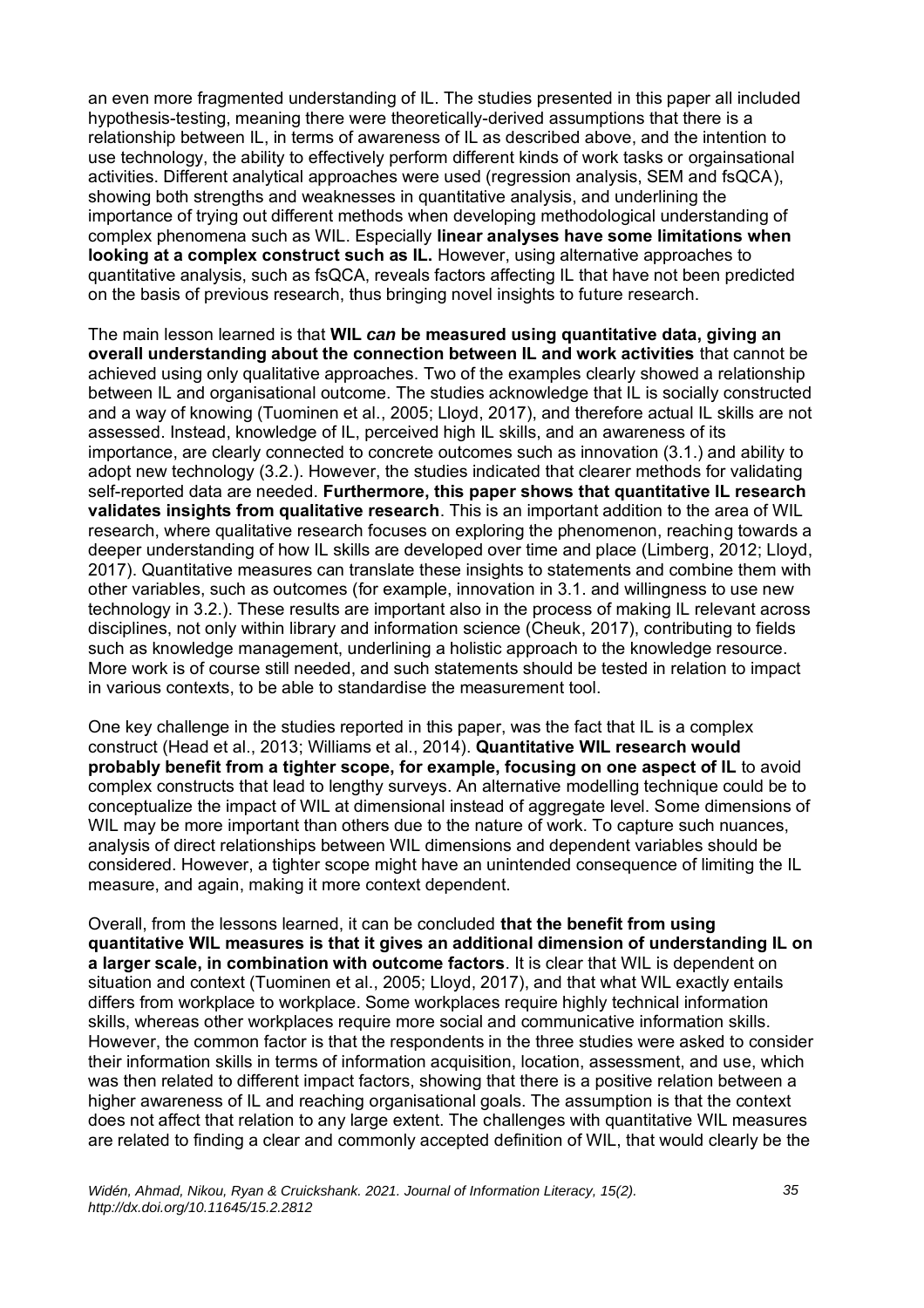basis for the survey construct. In the examples in this paper, the survey instruments were developed using slightly different IL definitions. However, the core of IL is present in all three examples, that is understanding IL as the ability to locate and critically evaluate information for one's work tasks.

Finally, based on the experiences from the studies reported in this paper, we would like to state that **WIL research benefits from a multiple methods design**, combining qualitative, quantitative, and longitudinal approaches. Quantitative scales, based on findings from qualitative research, would benefit from being validated back through qualitative studies, or combined with qualitative measures. Furthermore, although it has been stated that quantitative measures are difficult to transfer across studies, because WIL is situated and contextual, these measures should be tested in multiple organisational contexts, to compare their explanatory strength and versatility. But attempting to apply statistical techniques to data that were not gathered for this form of analysis should be avoided.

## **5. Conclusions**

IL has been identified as central to the development of competitive advantages for firms, workplaces and the knowledge economy (Catts & Lau, 2008; Forster, 2017; Coonan et al., 2018). Still, IL measures suitable for evaluating the role of IL in supporting work activities are lacking. This paper has addressed the importance of developing IL measures that fit workplace contexts, especially for studying the impact of IL on organisational outcomes. Methodological insights from several studies, using quantitative research design, have been presented and discussed, showing that it is possible to assess the impact of IL on innovation, for example, and the intention to use workplace IT. However, the studies also highlight the complexity of studying the impacts of IL, that the constructs of IL include many factors, and that the relation of IL to organisational activities or goals is challenging. This is not least because there are many things that affect both IL and the outcome studied. The importance of using multiple methods is therefore highlighted, as is testing the measures in various organisational contexts. Simply studying only one aspect of IL at a time is a possible solution to this challenge.

Although this paper presents studies that have adopted quantitative approaches to investigating WIL, they are a small number of cases, and so under no circumstances do they fill the current gap of suitable WIL measures. However, these studies constitute an important step towards a more unified understanding of how to study IL in workplace contexts, and in future work these insights could be brought towards bridging IL research with knowledge management research. This is valuable because these two research traditions have much in common, such as emphasizing information and knowledge as resources for individual and organisational achievements. On a practical side, there is still much to be done in the area of developing WIL measures, and in bringing quantitative and qualitative IL research into a tighter dialogue (Llovd. 2017). Doing so would deepen our understanding of IL as an individual competence learned for example in higher education, and as a socially-constructed and reconstructed competence that is highly context-dependent.

### **Acknowledgements**

The authors would like to acknowledge (i) the Academy of Finland for funding the studies mentioned in sections 3.1 and 3.2 [Project The Impact of Information Literacy in the Digital Workplace DiWIL, grant number 295743]; (ii) Edinburgh Napier University for funding the study mentioned in section 3.3, and the many community councillors who responded to the survey in that study, and Dr Lyndsey Middleton for very valuable help with statistical methods in that study.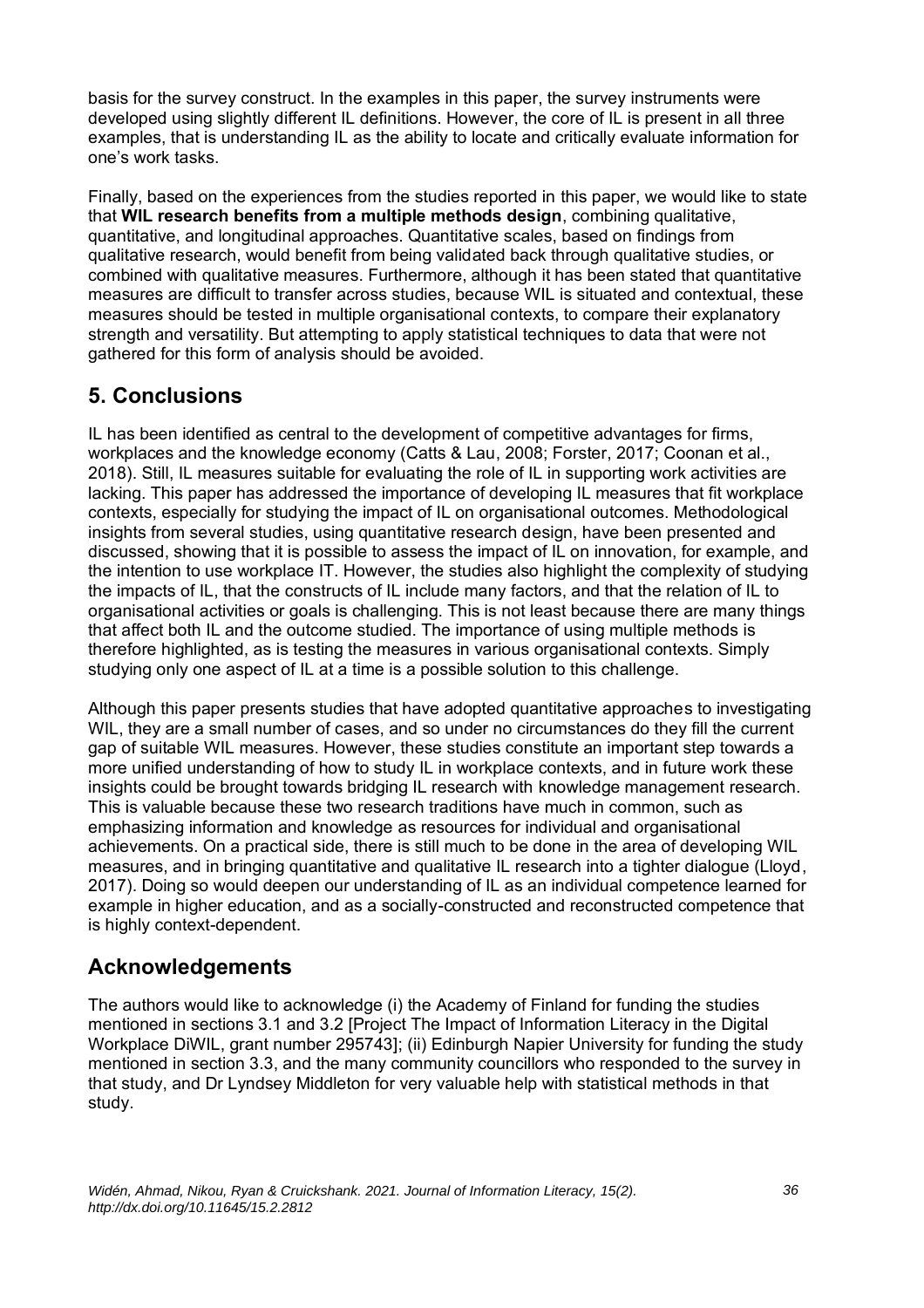## **References**

Ahmad, F. & Widén, G. (2018). Information literacy at workplace: the organizational leadership perspective. *Proceedings of ISIC, The Information Behaviour Conference, Krakow, Poland,* 9-11 October: Part 1. Information Research, *23*(4), paper isic1817.

Ahmad, F., Widén, G., & Huvila, I. (2020). The impact of workplace information literacy on organizational innovation: An empirical study. *International Journal of Information Management*, *51*, 102041. <https://doi.org/10.1016/j.ijinfomgt.2019.102041>

Bandura, A. (1995). *Self-efficacy in Changing Societies*. Cambridge University Press.

Bruce, C. (1999). Workplace experiences of information literacy. *International Journal of Information Literacy*, *19*(1), 33–47. [https://doi.org/10.1016/S0268-4012\(98\)00045-0](https://doi.org/10.1016/S0268-4012(98)00045-0)

Bruce, C., Hughes, H. & Somerville, M. (2012). Supporting informed learners in the 21<sup>st</sup> century. *Library Trends, 60*(3), 522–545. <https://doi.org/10.1353/lib.2012.0009>

Catts, R. & Lau, J. (2008). *Towards Information Literacy Indicators: Conceptual Framework Paper* (Report No. CI.2008/WS/1). UNESCO. <https://unesdoc.unesco.org/ark:/48223/pf0000158723>

Cheuk, B. (2017). The 'hidden' value of information literacy in the workplace context: How to unlock and create value. In M. Forster (Ed.), *Information Literacy in the Workplace* (pp. 131– 148). Facet. <https://doi.org/10.29085/9781783301348.011>

Chiva, R., Alegre, J., & Lapiedra, R. (2007). Measuring organisational learning capability among the workforce. *International Journal of Manpower, 28*(3/4), 224–242. <https://doi.org/10.1108/01437720710755227>

Coonan, E. Geekie, J., Goldstein, S., Jeskins, L., Jones, R., Macrae-Gibson, R., Secker, J., & Walton, G. (2018). CILIP definition of Information Literacy 2018. Retrieved from <https://infolit.org.uk/ILdefinitionCILIP2018.pdf>

Crawford, J. (2013). Information literacy policy within the wider context of information policy. In J. Crawford & C. Irving (Eds.), *Information literacy and lifelong learning: policy issues, the workplace, health and public libraries* (pp. 11–33). Chandos.

Crawford, J., & Irving, C. (2009). Information literacy in the workplace: A qualitative exploratory study. *Journal of Librarianship and Information Science, 41*(1), 29–38. <https://doi.org/10.1177/0961000608099897>

Cruickshank, P., Hall, H. & Ryan, B. M. (2020). Information literacy as a joint competence shaped by everyday life and workplace roles amongst Scottish community councillors. *Information Research*, *25*(4). <https://doi.org/10.47989/irisic2008>

Delery, J. E., & Doty, D. H. (1996). Modes of theorizing in strategic human resource management: Tests of universalistic, contingency, and configurational performance predictions. *Academy of Management Journal*, 39, 802–835. <https://doi.org/10.5465/256713>

Fabbi, J. L. (2015). Fortifying the Pipeline: A Quantitative Exploration of High School Factors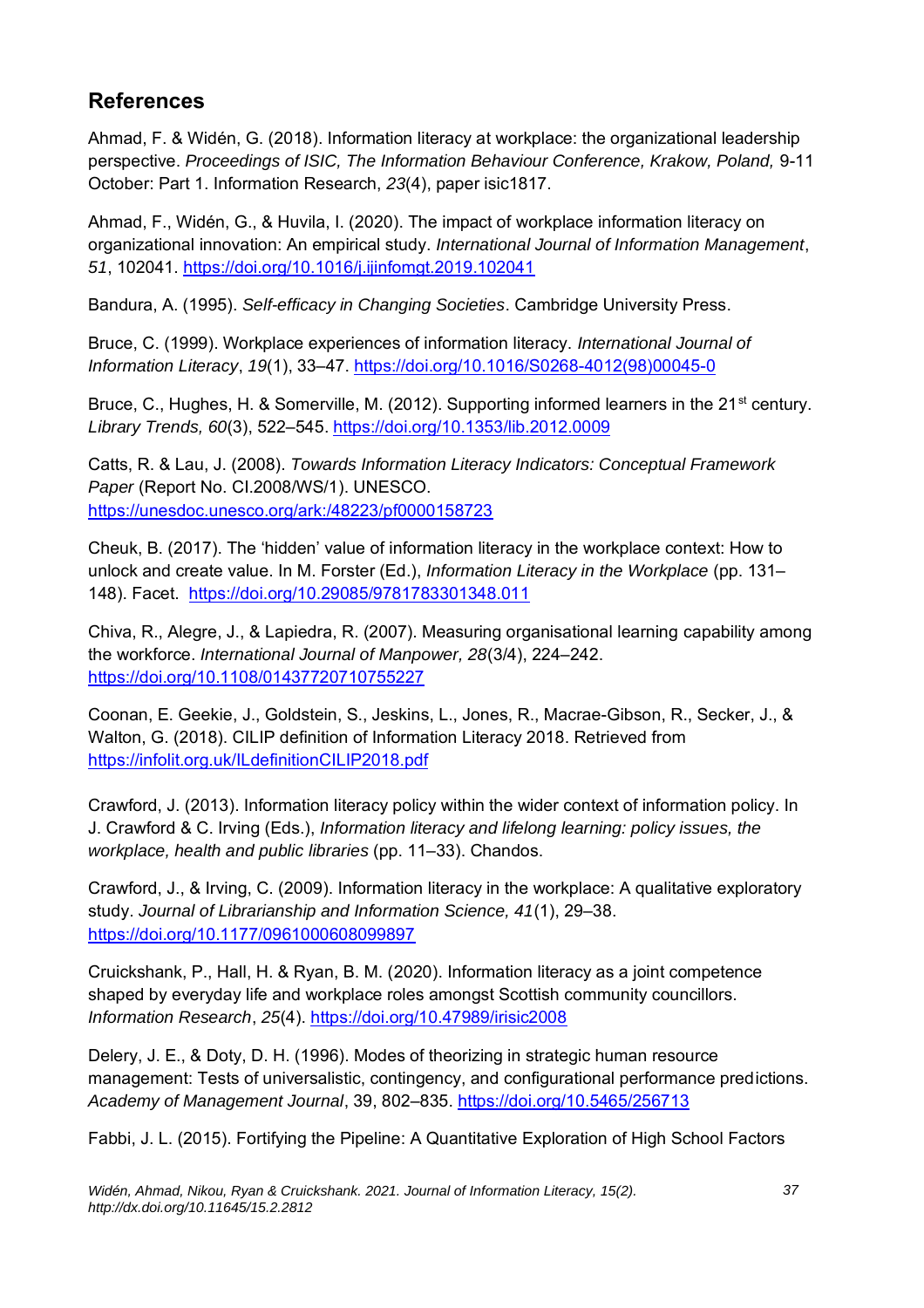Impacting the Information Literacy of First-Year College Students. *College & Research Libraries*, *76*(1), 31–42.<https://doi.org/10.5860/crl.76.1.31>

Forster, M. (2017). How is information literacy experienced in the workplace? In: M. Forster (Ed.), *Information literacy in the workplace* (pp. 11-28). Facet. <https://doi.org/10.29085/9781783301348.003>

Gilbert, S. (2017). Information literacy skills in the workplace: Examining early career advertising professionals. *Journal of Business & Finance Librarianship, 22*(2), 111-134. <https://doi.org/10.1080/08963568.2016.1258938>

Goldstein, S. & Whitworth, A. (2015). Determining the value of information literacy for employers. In: Kurbanoğlu, S. et al. (eds.), *Information Literacy: Moving Toward Sustainability*. ECIL 2015. Springer. [https://doi.org/10.1007/978-3-319-28197-1\\_8](https://doi.org/10.1007/978-3-319-28197-1_8)

Goodlad, R., Flint, J., Kearns, A., Keoghan, M., Paddison, R., & Raco, M. (1999). *The Role and Effectiveness of Community Councils with Regard to Community Consultation*. Edinburgh. Retrieved from

[https://web.archive.org/web/20180113125357/http://www.gov.scot/Resource/Doc/156613/00420](https://web.archive.org/web/20180113125357/http:/www.gov.scot/Resource/Doc/156613/0042073.pdf) [73.pdf](https://web.archive.org/web/20180113125357/http:/www.gov.scot/Resource/Doc/156613/0042073.pdf)

Gresov, C., & Drazin, R. (1997). Equifinality: Functional equivalence in organization design. *Academy of management review, 22*(2), 403–428. <https://doi.org/10.5465/amr.1997.9707154064>

Head, A.J., Van Hoeck, M. Eschler, J. & Fullerton, S. (2013). What information competencies matter in today's workplace? *Library and Information Research*, *36*(112), 74–104. <https://doi.org/10.29173/lirg557>

Hicks, A. (2017). Señor Google and Spanish Workplace Information Practices: Information Literacy in a Multilingual World. In M. K. Long, M. K. Long (Eds.), *Language for Specific Purposes: Trends in Curriculum Development* (pp. 169–186). Georgetown U.P.

Hollis, H. (2018). Information literacy as a measurable construct: A need for more freely available, validated and wide ranging instruments. *Journal of Information Literacy*, *12*(2), 76–88. <https://doi.org/10.11645/12.2.2409>

Johnson, R. E., Rosen, C. C., & Chang, C. H. (2011). To aggregate or not to aggregate: Steps for developing and validating higher-order multidimensional constructs. *Journal of Business and Psychology*, *26*(3), 241–248. <https://doi.org/10.1007/s10869-011-9238-1>

Jyothibabu, C. D., Farooq, A., & Pradhan, B. B. (2010). An integrated scale for measuring an organizational learning system. *The Learning Organization*, *17*(4), 303–327. <https://doi.org/10.1108/09696471011043081>

Kirton, J. & Barham, L. (2005). Information literacy in the workplace. *The Australian Library Journal, 54*(4), 365–376. <https://doi.org/10.1080/00049670.2005.10721784>

Kurbanoğlu, S. S. (2003). Self‐efficacy: a concept closely linked to information literacy and lifelong learning. *Journal of Documentation, 59*(6), 635–646. <https://doi.org/10.1108/00220410310506295>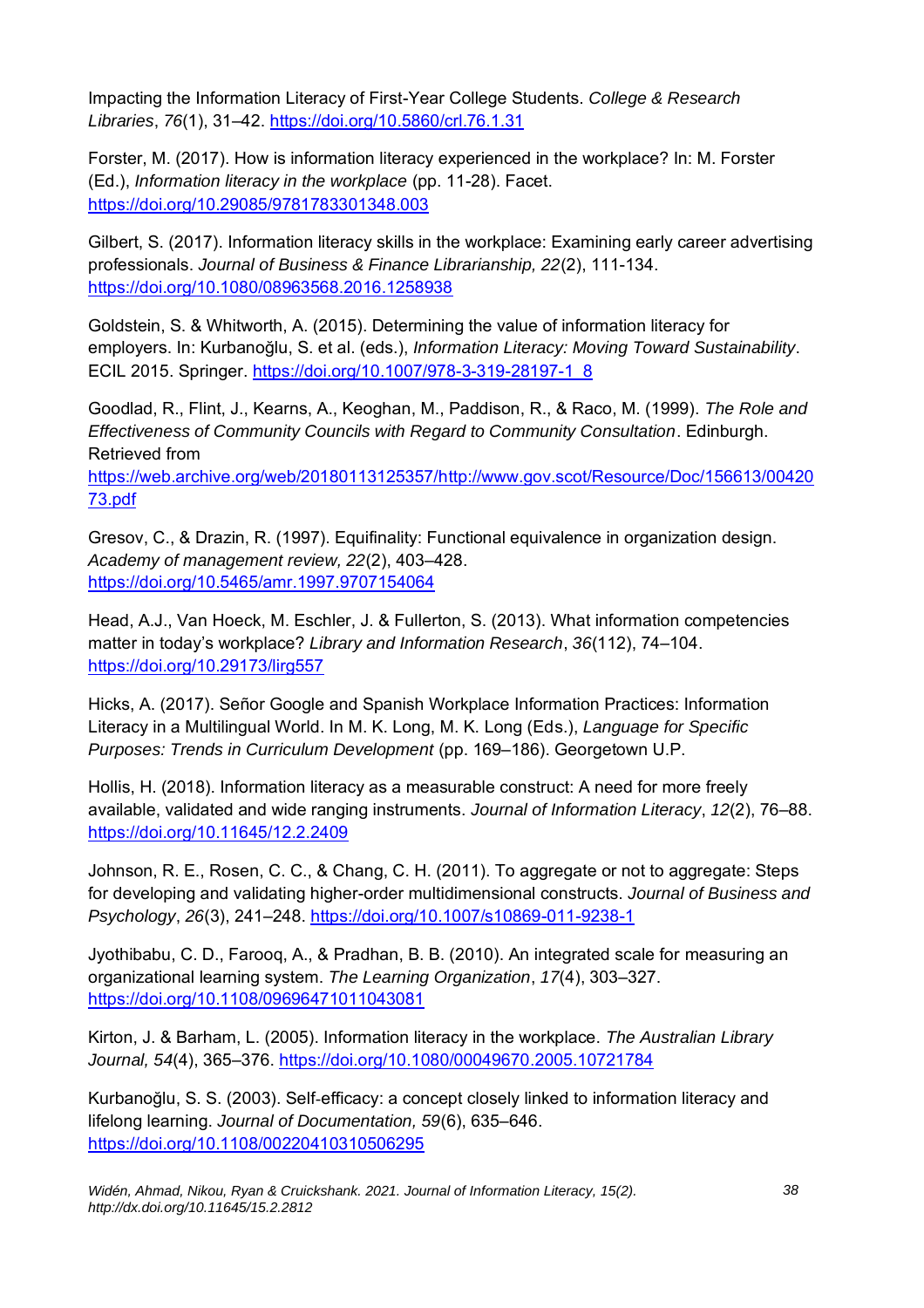Kurbanoğlu, S. S., Akkoyunlu, B. and Umay, A. (2006). Developing the information literacy selfefficacy scale. *Journal of Documentation*, *62*(6), 730–743. <https://doi.org/10.1108/00220410610714949>

Kwon, N. (2008). A Mixed-Methods Investigation of the Relationship between Critical Thinking and Library Anxiety among Undergraduate Students in their Information Search Process. *College & Research Libraries*, *69*(2), 117–131.<https://doi.org/10.5860/crl.69.2.117>

Lara, F. J., & Salas-Vallina, A. (2017). Managerial competencies, innovation and engagement in SMEs: The mediating role of organisational learning. *Journal of Business Research, 79*, 152– 160. <https://doi.org/10.1016/j.jbusres.2017.06.002>

Law, K.S., Wong, C., Mobley, W.H., (1998). Toward a taxonomy of multidimensional constructs. *Academy of Management Review,* 23(4), 741–755. <https://doi.org/10.5465/amr.1998.1255636>

Limberg, L., Sundin, O. & Talja, S. (2012). Three theoretical perspectives on information literacy. *Human IT*, *11*(2), 91–128.

Lipponen, L. (2010). Information literacy as situated and distributed activity. In: A. Lloyd & S. Talja (Eds.), *Practicing Information Literacy: Bringing Theories of Learning Practice and Information Literacy Together* (pp. 51–64). Centre for Information Studies.

Lloyd, A. (2010). *Information literacy landscapes: information literacy in education, workplace and everyday contexts*. Chandos.

Lloyd, A. (2011). Trapped between a rock and a hard place: What counts as information literacy in the workplace and how it is conceptualized. *Library Trends, 60*(2), 277–296. <https://doi.org/10.1353/lib.2011.0046>

Lloyd, A. (2017). Learning within for beyond: Exploring a workplace Information Literacy design. In: M. Forster (Ed.), Information literacy in the workplace (pp. 97–112). Facet. <https://doi.org/10.29085/9781783301348.009>

Mery, Y., Newby, J., & Peng, K. (2011). Assessing the reliability and validity of locally developed information literacy test items. *Reference Services Review*, *39*(1), 98–122. <https://doi.org/10.1108/00907321111108141>

Meyer, A. D., Tsui, A. S., & Hinings, C. R. (1993). Configurational approaches to organizational analysis. *Academy of Management Journal, 36*(6), 1175–1195.<https://doi.org/10.5465/256809>

Nikou, S., Brännback, M., & Widén, G. (2018). The impact of multidimensionality of literacy on the use of digital technology: Digital immigrants and digital natives. In H. Li, Á. Pálsdóttir, R. Trill, R. Suomi, & Y. Amelina (Eds.), *Well-Being in the Information Society. Fighting Inequalities* (Vol. 907, pp. 117–133). Springer International Publishing. [https://doi.org/10.1007/978-3-319-](https://doi.org/10.1007/978-3-319-97931-1_10) [97931-1\\_10](https://doi.org/10.1007/978-3-319-97931-1_10)

Nikou, S., Brännback, M., & Widén, G. (2019). The impact of digitalization on literacy: Digital immigrants vs. Digital natives. *Proceedings of the 27th European Conference on Information Systems (ECIS)*, 1–15. [https://aisel.aisnet.org/ecis2019\\_rp/39](https://aisel.aisnet.org/ecis2019_rp/39)

Nikou, S., Molinari, A., & Widén, G. (2020). The interplay between literacy and digital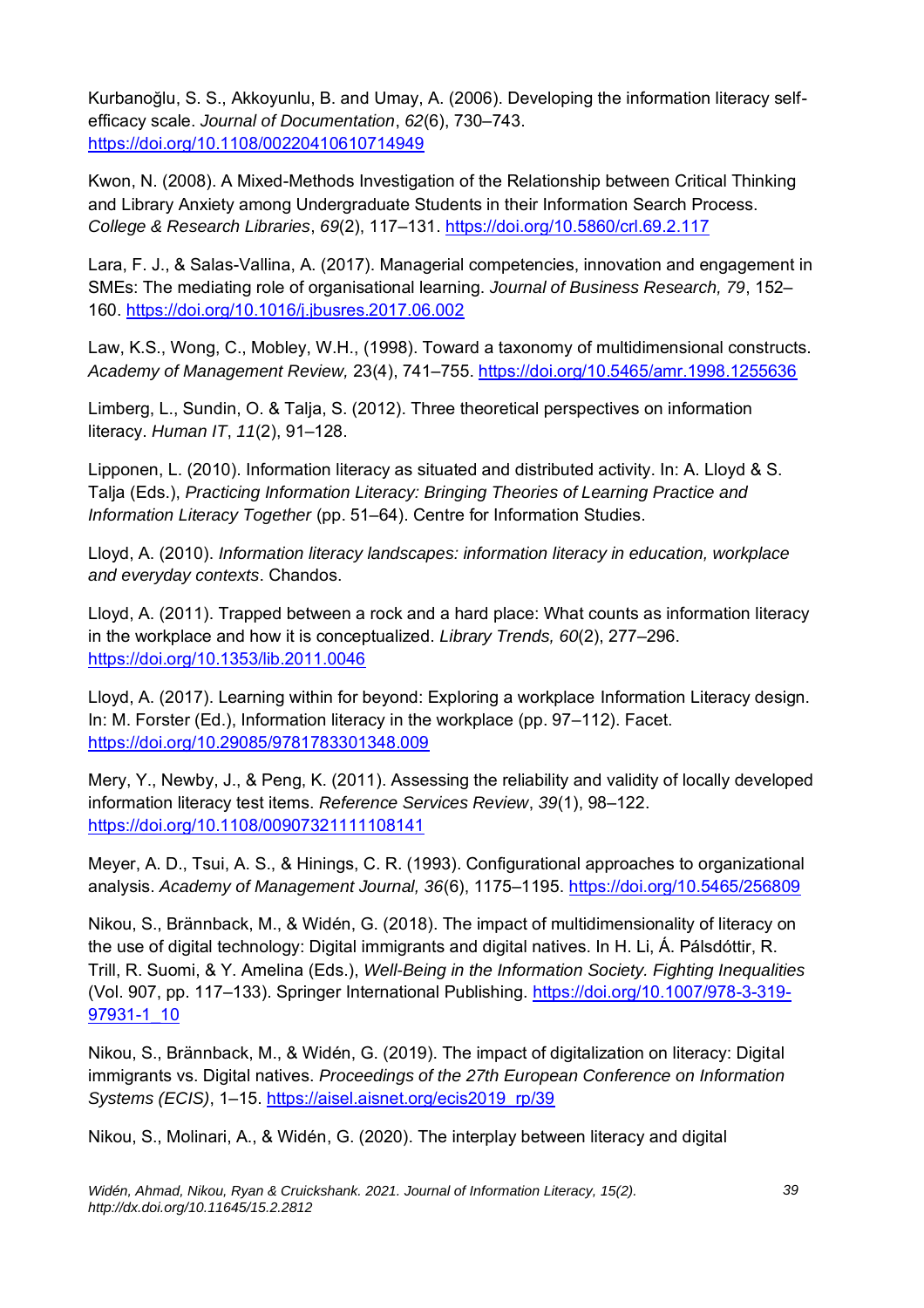technology: A fuzzy-set qualitative comparative analysis approach. *Proceedings of ISIC: The Information Behaviour Conference.* <https://doi.org/10.47989/irisic2016>

Ng, W. (2012). Can we teach digital natives digital literacy? *Computer Education, 59*(3), 1065– 1078. <https://doi.org/10.1016/j.compedu.2012.04.016>

O'Farrill, R. T. (2010). Information literacy and knowledge management at work: Conceptions of effective information use at NHS24. *Journal of Documentation*, *66*(5), 706–733. <https://doi.org/10.1108/00220411011066808>

Radcliff, C. J., Joseph A. S., Jr., O'Connor, L.G. and Gedeon, J. A. (2007). *Project SAILS Skill Sets for the 2018-2019 Academic Year*. Retrieved from [https://www.projectsails.org/site/skill](https://www.projectsails.org/site/skill-sets/)[sets/](https://www.projectsails.org/site/skill-sets/)

Ragin, C. C. (1987). *The comparative method: Moving beyond qualitative and quantitative strategies*. University of CA Press.

Ryan, B., & Cruickshank, P. (2012). *Community Councils online: a survey*. Edinburgh Napier University.<https://doi.org/10.14297/enr.2016.000001>

Sachs, D. E., Langan, K. A., Leatherman, C. C., & Walters, J. L. (2013). Assessing the Effectiveness of Online Information Literacy Tutorials for Millennial Undergraduates. *College & Undergraduate Libraries*, *20*(3–4), 327–351.<https://doi.org/10.1080/10691316.2013.829365>

Schneider, C. Q., & Wagemann, C. (2012). *Set-theoretic methods for the social sciences: A guide to qualitative comparative analysis*. Cambridge University Press. <https://doi.org/10.1017/CBO9781139004244>

SCONUL. (2011). *The SCONUL seven pillars of information literacy: core model for higher education*. SCONUL. Retrieved from [http://www.sconul.ac.uk/sites/default/files/documents/coremodel.pdf.](http://www.sconul.ac.uk/sites/default/files/documents/coremodel.pdf)

Sommerville, M. M. & Bruce, C. (2017). From transaction to transformation: organizational learning and knowledge creation experience within informed systems. In M. Forster (Ed.), *Information Literacy in the Workplace* (pp. 41–56). Facet. <https://doi.org/10.29085/9781783301348.005>

Stokes, P., & Urquhart, C. (2011). Profiling information behaviour of nursing students: part 1: quantitative findings. *Journal of Documentation*, *67*(6), 908–932. [https://doi.org/10.1108/00220411111183528.](https://doi.org/10.1108/00220411111183528)

Thompson, R.L., Higgins, C.A., & Howell, J.M. (1991). Personal computing: toward a conceptual model of utilization. *MIS Quarterly, 15*(1), 124–143. <https://doi.org/10.2307/249443>

Tuominen, K., Savolainen, R., & Talja, S. (2005). Information literacy as a sociotechnical practice. *Library Quarterly, 75*(3), 329–345. <https://doi.org/10.1086/497311>

Van Acker, F., Van Buuren, H., Kreijns, K., & Vermeulen, M. (2013). Why teachers use digital learning materials: The role of self-efficacy, subjective norm and attitude. *Education and Information Technologies*, *18*(3), 495–514. <https://doi.org/10.1007/s10639-011-9181-9>

Venkatesh, V., Morris, M.G., Davis, G.B., & Davis, F.D. (2003). User acceptance of information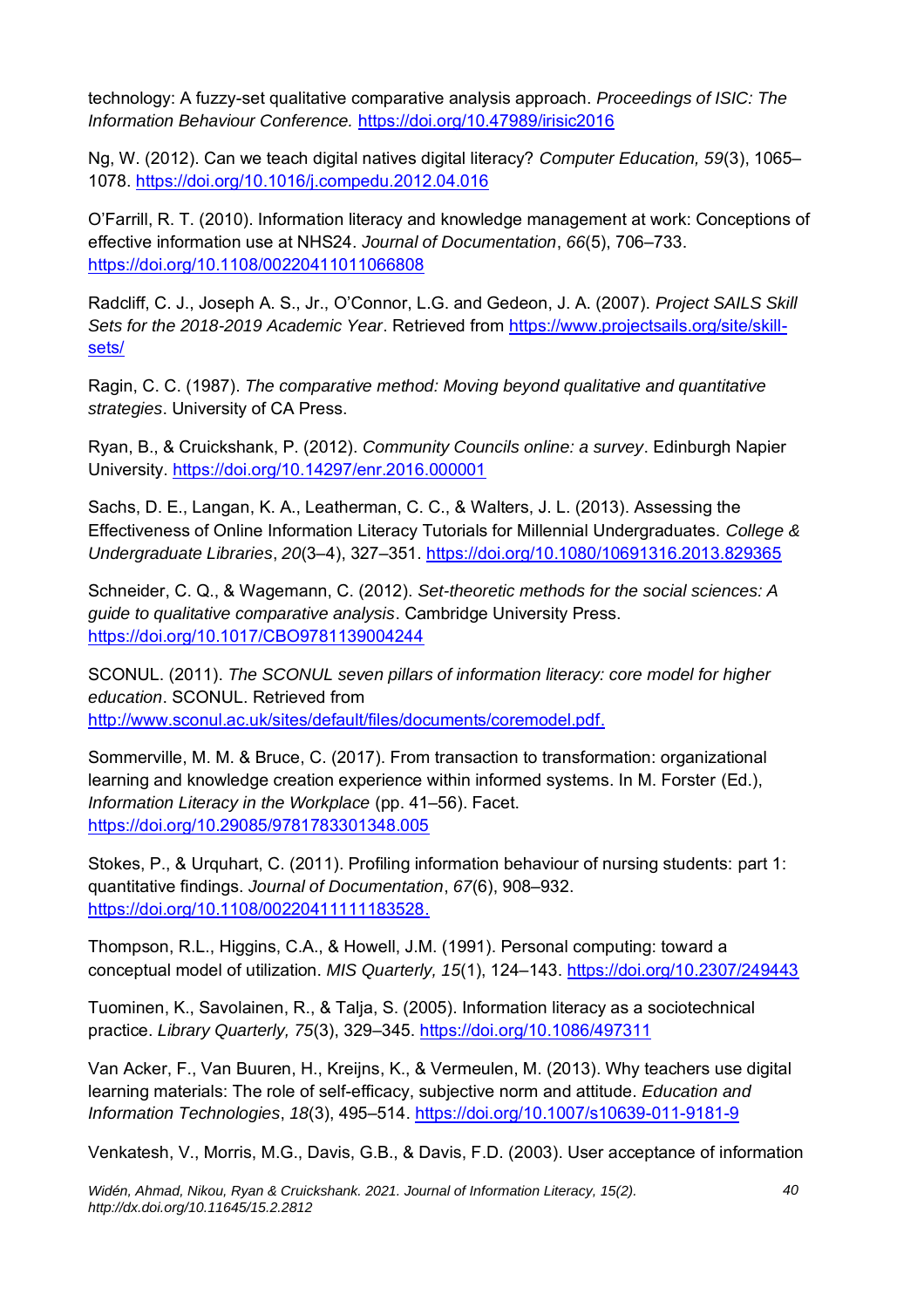technology: toward a unified view. *MIS Quarterly, 27*(3), 425–478. <https://doi.org/10.2307/30036540>

Venkatesh, V., Thong, J.Y., & Xu, X. (2012). Consumer acceptance and use of information technology: extending the unified theory of acceptance and use of technology. *MIS Quarterly, 36*(1), 157–178. <https://doi.org/10.2307/41410412>

Williams, D., Cooper, K., & Warrell, C. (2014). *Information Literacy in the Workplace: an annotated bibliography*. Robert Gordon University Institute for Management, Governance & Society (IMaGeS) in association with Inform All. [http://www.researchinfonet.org/wp](http://www.researchinfonet.org/wp-content/uploads/2014/01/Workplace-IL-annotated-bibliography.pdf)[content/uploads/2014/01/Workplace-IL-annotated-bibliography.pdf](http://www.researchinfonet.org/wp-content/uploads/2014/01/Workplace-IL-annotated-bibliography.pdf)

Zurkowski, P. G. (1974). *The information services environment: relationships and priorities* (Report No. NCLIS-NPLIS-5). National Commission on Libraries and Information Science. <http://files.eric.ed.gov/fulltext/ED100391.pdf>

## **Appendix, survey instruments (measuring WIL)**

### **Study 3.1.**

Information acquisition

- 1. I can easily get my hands-on right information when needed.
- 2. When looking for information I can easily identify the right information sources (e.g. company employees, intranet, online sources and clients).

Information evaluation

- 1. I can spot inaccuracy, errors, etc. in information acquired from different sources.
- 2. I can determine the reliability of the information.
- 3. I can identify points of agreement and disagreement among information sources.

Information use

- 1. I am good at putting information into action (problem solving, informed decisions etc.).
- 2. I am good at using information for positive changes in work practices.
- 3. I am good at using information to challenge traditional mindset to see things in different ways.

Awareness of information environment

- 1. I understand our company's procedures for receiving and sharing information.
- 2. I know how my company enables employees to get needed information.
- 3. I understand my team's acceptable ways of information sharing.
- 4. I am aware of the organization of information in my company.

Learning from information experience

- 1. I can identify what sources and processes will be helpful for finding and using information in the future.
- 2. When I find new information, I try to find out how I can use it new ways.
- 3. I revise my thinking as a result of group discussions or information collected.
- 4. Information makes me think or act beyond the boundary of my own job.

Information ethics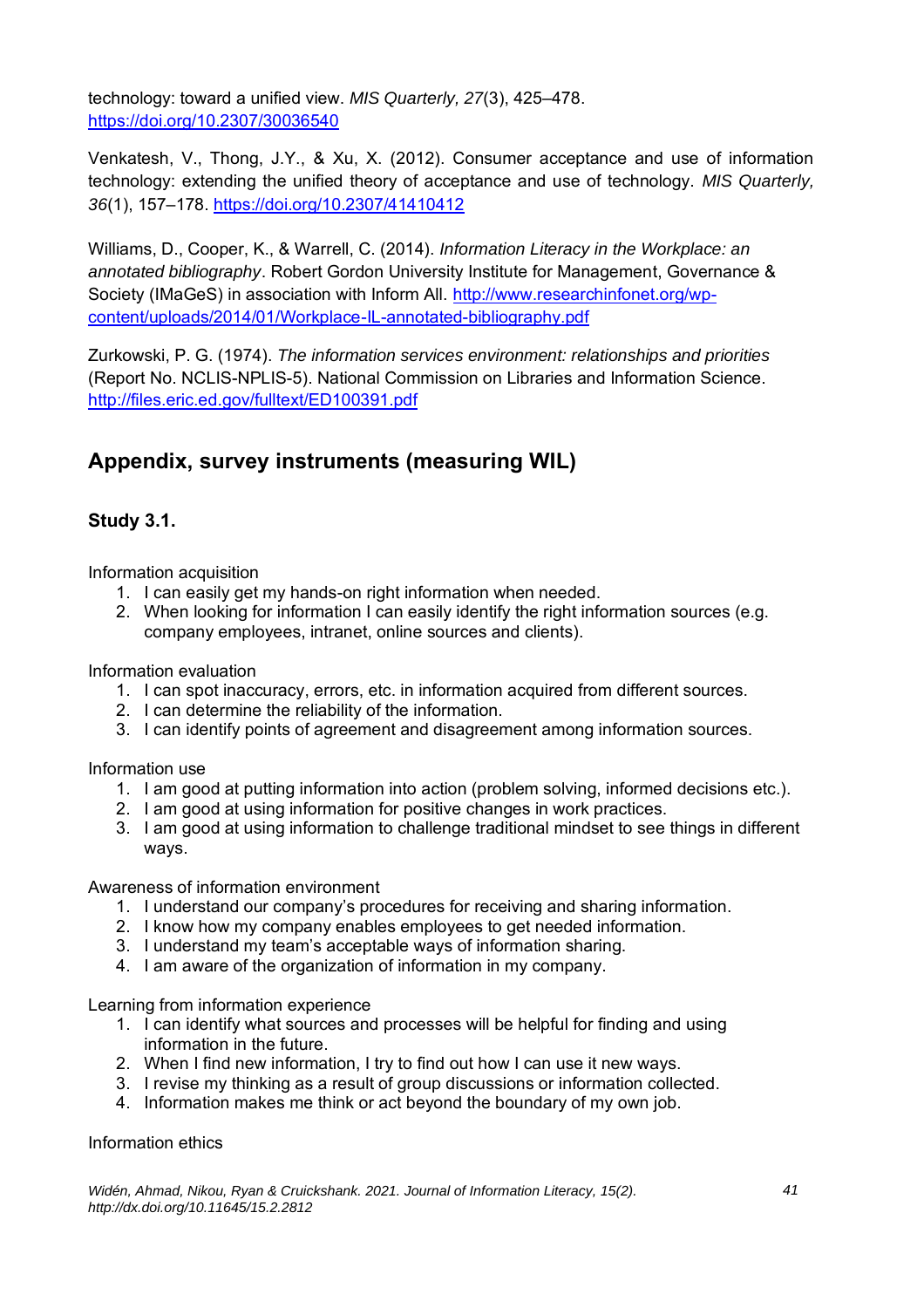- 1. I always pay attention to the information security in our company's print and electronic environments.
- 2. I obtain, store and disseminate information according to laws and regulations.
- 3. I understand when to give credit or hide my information sources.

#### **Study 3.2.**

Social Norms

- 1. Most people who are important in my life approve my using of digital technologies
- 2. Most people who are important in my life think it is desirable that I use digital technologies
- 3. Most people who are important to me think I should use digital technologies

Self-Efficacy

- 1. I will be able to achieve most of the goals that I have set for myself by using digital technologies
- 2. When facing difficult tasks, I am certain that I will accomplish them by using digital technologies
- 3. In general, I think that I can obtain outcomes that are important to me by using digital technologies
- 4. I believe I can succeed at most any endeavour to which I set my mind by using digital technologies
- 5. I will be able to overcome many challenges by using digital technologies successfully
- 6. I am confident that I can perform effectively on many different tasks by using digital technologies
- 7. Compared to other people, I can do most tasks very well by using digital technologies
- 8. Even when things are tough, I can perform quite well by using digital technologies

Dimensions of Digital Literacy (Technical)

- 1. I know how to solve my own technical (ICT related) problems
- 2. I can learn new digital technologies easily
- 3. I keep up with important new digital technologies
- 4. I know about many different digital technologies.
- 5. I have the technical skills I need to use digital technologies for working/learning and to create artefacts (e.g. presentations, digital stories, wikis, blogs) that demonstrate my understanding of what I have learnt
- 6. I have good digital technology skills

Dimensions of Digital Literacy (Cognitive)

- 1. I am confident with my search and evaluate skills in regards to obtaining information from the Web
- 2. I am familiar with issues related to web-based activities e.g. cyber safety, search issues, plagiarism

Dimensions of Digital Literacy (Social-Emotional)

- 1. Digital technology enables me to collaborate better with my peers on project work and other learning activities
- 2. I frequently obtain help with my university work from my friends over the Internet e.g. through Skype, Facebook, Blogs

Attitudes towards Using Digital Technology

- 1. I like using digital technologies for working/learning
- 2. Digital technologies make working/learning more interesting
- 3. I am more motivated to work/learn with digital technologies
- 4. Digital technologies enable me to be a self-directed and independent worker/learner

*Widén, Ahmad, Nikou, Ryan & Cruickshank. 2021. Journal of Information Literacy, 15(2). http://dx.doi.org/10.11645/15.2.2812*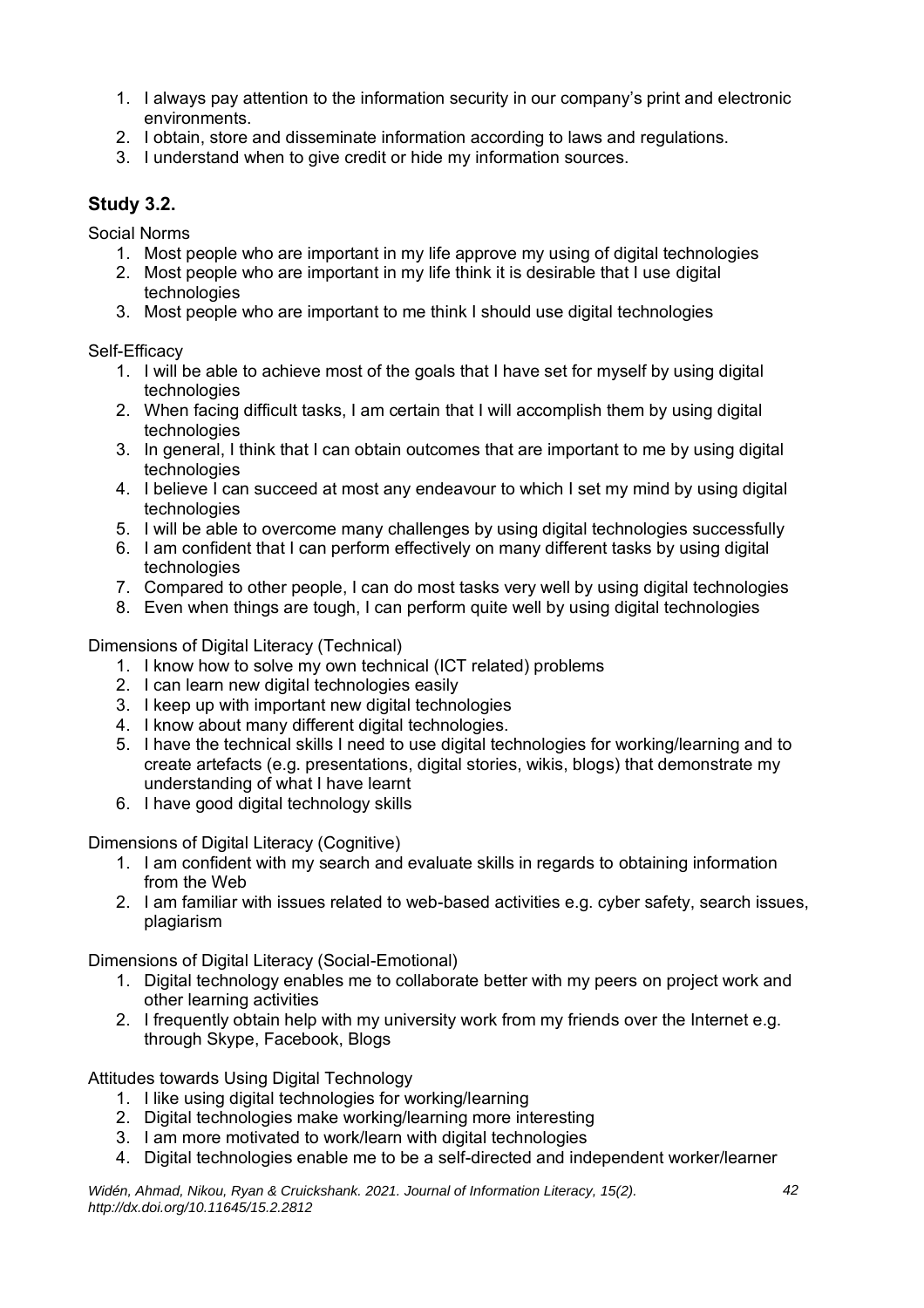5. There is a lot of potential in the use of mobile technologies (e.g. mobile phones, PDAs, iPods, smartphones etc.) for working/learning

Information Literacy

- 1. When given a work task, I feel confident determining what information I need to search
- 2. I am sometimes unsure of how much information I need for solving work related problems
- 3. I can easily get my hands on right information when needed
- 4. I understand the organization of information in my workplace
- 5. When looking for information, I can easily identify the right information sources (e.g. colleagues, intranet/database, clients, and partner organisations)
- 6. I can determine the authoritativeness, correctness and reliability of the information.
- 7. I am not confident that the information I get is accurate

Intention to use digital technologies (tools, applications and services)

- 1. I will not hesitate to use digital technologies to access information
- 2. I plan to use digital technologies to seek information in the future
- 3. I intend to use digital technologies to obtain information
- 4. I am very likely to use digital technologies to gain information
- 5. I will continue using digital technologies in the future
- 6. I will recommend my friends to use digital technologies

### **Study 3.3.**

The full survey is too large to reproduce here but is available at [https://communityknect.files.wordpress.com/2020/09/2017\\_03\\_06-lildem-survey-final-for](https://communityknect.files.wordpress.com/2020/09/2017_03_06-lildem-survey-final-for-posting.pdf)[posting.pdf](https://communityknect.files.wordpress.com/2020/09/2017_03_06-lildem-survey-final-for-posting.pdf)

The key questions were:

#### **Independent variables**

- Formal education: Q23
- Workplace roles: Q17 (lines 5 and 6)
- Social capital: Q17 (lines 3, 4, 7)
- Background: Q17 (lines 1 and 2)

Constructed variables (workplace roles, social capital and background) combined data from relevant lines in Q17. Formal education [Q23] was used as both an independent and a constructed variable.

#### **IL variables**

- Identify/scope: Q3 (line 1)
- Plan: Q3 (line 2)
- Gather: Q4 (line 1)
- Evaluate: Q5
- Manage: Q4 (line 3)
- Present: Q4 (line 4)

Overall IL was calculated as the mean of the above 6 IL variables

#### **Effectiveness**

• office-holder: Q15 (column 1: current role)

*Widén, Ahmad, Nikou, Ryan & Cruickshank. 2021. Journal of Information Literacy, 15(2). http://dx.doi.org/10.11645/15.2.2812*